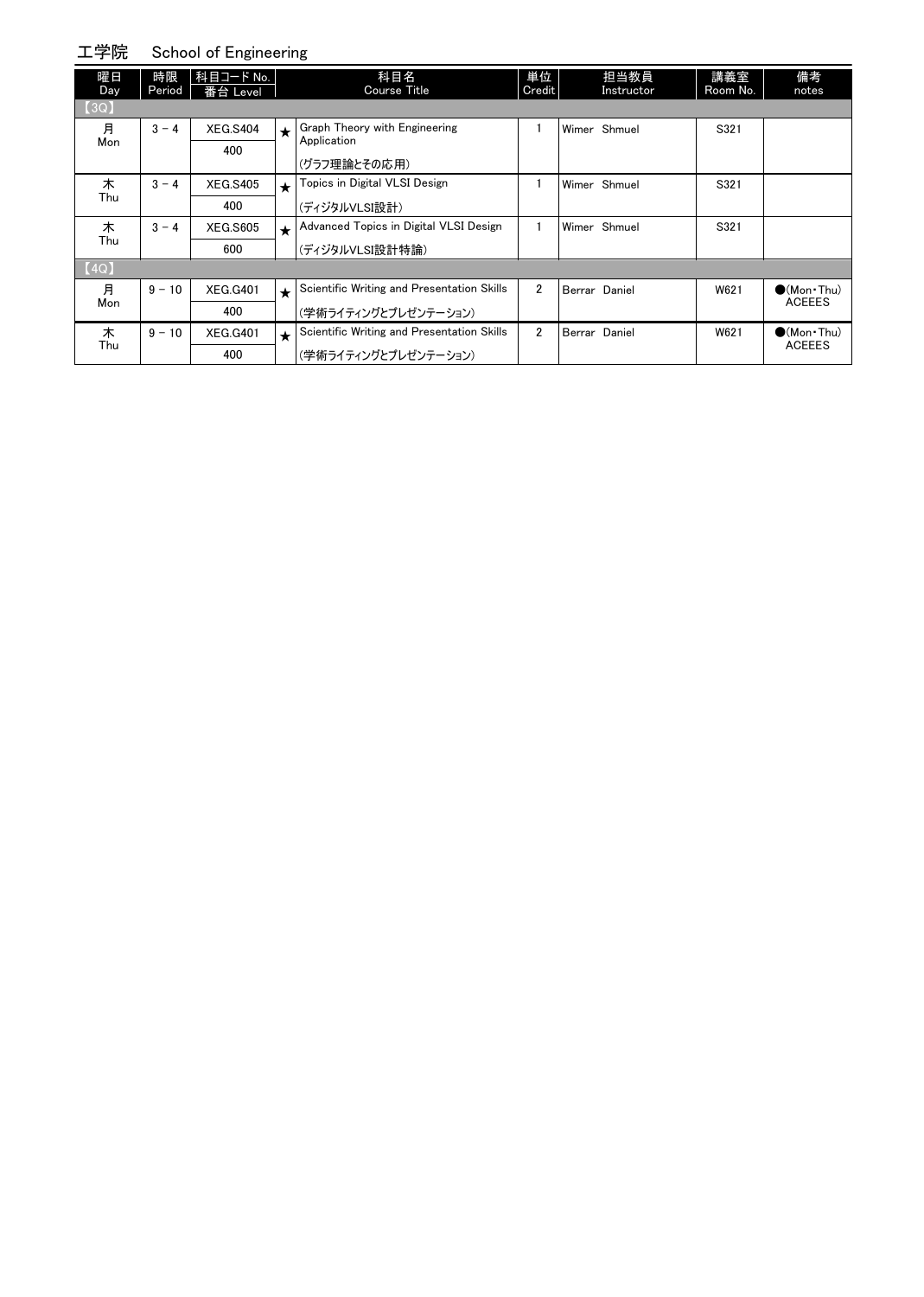### 機械コース Graduate major in Mechanical Engineering

| 曜日                       | 時限                       | 科目コード No.              |         | 科目名                                                                          | 単位             | 担当教員                                           | 講義室      | 備考                              |
|--------------------------|--------------------------|------------------------|---------|------------------------------------------------------------------------------|----------------|------------------------------------------------|----------|---------------------------------|
| Day<br>$(1 - 40)$        | Period                   | Level                  |         | <b>Course Title</b>                                                          | Credit         | Instructor                                     | Room No. | notes                           |
| 集中講義                     |                          | <b>MEC.T632</b>        |         | 機械工学社会人特別演習第一                                                                | $\mathbf{1}$   | 指導教員                                           |          | $O(1\sim 4Q)$                   |
| 等<br>Intensive           |                          | 600                    |         | (Special Exercise for Working Adults in<br>Mechanical Engineering I)         |                | Academic Supervisor                            |          |                                 |
| 集中講義                     |                          | <b>MEC.T633</b>        |         | 機械工学社会人特別演習第二                                                                | $\mathbf{1}$   | 指導教員                                           |          | $O(1\sim 4Q)$                   |
| 等<br>Intensive           |                          | 600                    |         | (Special Exercise for Working Adults in<br>Mechanical Engineering II)        |                | Academic Supervisor                            |          |                                 |
| 集中講義                     |                          | <b>MEC.T634</b>        |         | 機械工学社会人特別演習第三                                                                | $\mathbf{1}$   | 指導教員                                           |          | $O(1\sim 4Q)$                   |
| Intensive                |                          | 600                    |         | (Special Exercise for Working Adults in<br>Mechanical Engineering III)       |                | Academic Supervisor                            |          |                                 |
| 集中講義                     |                          | <b>MEC.T635</b>        |         | 機械工学社会人特別実験第一                                                                | $\mathbf{1}$   | 指導教員                                           |          | $O(1\sim 4Q)$                   |
| Intensive                |                          | 600                    |         | (Special Experiment for Working Adults in<br>Mechanical Engineering I)       |                | Academic Supervisor                            |          |                                 |
| 集中講義<br>等                |                          | <b>MEC.T636</b>        |         | 機械工学社会人特別実験第二                                                                | $\mathbf{1}$   | 指導教員                                           |          | $O(1\sim 4Q)$                   |
| Intensive                |                          | 600                    |         | (Special Experiment for Working Adults in<br>Mechanical Engineering II)      |                | Academic Supervisor                            |          |                                 |
| 集中講義<br>等                |                          | <b>MEC.T637</b>        |         | 機械工学社会人特別実験第三                                                                | $\mathbf{1}$   | 指導教員                                           |          | $O(1\sim 4Q)$                   |
| Intensive                |                          | 600                    |         | (Special Experiment for Working Adults in<br>Mechanical Engineering III)     |                | Academic Supervisor                            |          |                                 |
| $(3 \sim 4Q)$            |                          |                        |         |                                                                              |                |                                                |          |                                 |
| 未定<br>To be<br>announced |                          | <b>MEC.U431</b><br>400 | $\star$ | Automotive Structural System<br>Engineering A                                | 3              | 山浦 弘<br>大熊 政明 ほか                               |          | $O(3 \sim 4Q)$<br><b>ACEEES</b> |
|                          |                          |                        |         | (自動車構造システムエ学A)                                                               |                | Yamaura Hiroshi<br>Okuma Masaaki et al         |          |                                 |
| 未定<br>To be              |                          | <b>MEC.U432</b>        | $\star$ | Automotive Comfort Mechanics<br>Engineering A                                | 3              | 山北 昌毅<br>花村 克悟ほか                               |          | $O(3 \sim 4Q)$<br><b>ACEEES</b> |
| announced                |                          | 400                    |         | (自動車の快適性工学A)                                                                 |                | Yamakita Masaki<br>Hanamura Katsunori et<br>al |          |                                 |
| 未定                       |                          | <b>MEC.U433</b>        | $\star$ | Advanced Production Engineering A                                            | 3              | 鈴木 定省<br>吉野 雅彦 ほか                              |          | $O(3 \sim 4Q)$                  |
| To be<br>announced       |                          | 400                    |         | (先進生産工学A)                                                                    |                |                                                |          | <b>ACEEES</b>                   |
|                          |                          |                        |         |                                                                              |                | Suzuki Sadami<br>Yoshino Masahiko et al        |          |                                 |
| 未定<br>To be              | $\overline{\phantom{0}}$ | <b>MEC.U434</b>        | $\star$ | Advanced Internal Combustion Engine<br>Engineering and Future Power Train A  | 3              | 小酒 英範<br>花村 克悟 ほか                              |          | $O(3 \sim 4Q)$<br><b>ACEEES</b> |
| announced                |                          | 400                    |         | (先進内燃エンジンおよび新規パワートレイン                                                        |                | Kosaka Hidenori                                |          |                                 |
|                          |                          |                        |         | A)                                                                           |                | Hanamura Katsunori et<br>al                    |          |                                 |
| 未定<br>To be              |                          | <b>MEC.U441</b>        | $\star$ | Automotive Structural System<br>Engineering B                                | $\overline{2}$ | 山浦 弘<br>大熊 政明 ほか                               |          | $O(3 \sim 4Q)$                  |
| announced                |                          | 400                    |         | (自動車構造システム工学B)                                                               |                | Yamaura Hiroshi                                |          |                                 |
|                          |                          |                        |         |                                                                              |                | Okuma Masaaki et al                            |          |                                 |
| 未定<br>To be              |                          | <b>MEC.U442</b>        |         | <b>Automotive Comfort Mechanics</b><br>Engineering B                         | $\overline{2}$ | 山北 昌毅<br>花村 克悟ほか                               |          | $O(3 \sim 4Q)$                  |
| announced                |                          | 400                    |         | (自動車の快適性工学B)                                                                 |                | Yamakita Masaki                                |          |                                 |
|                          |                          |                        |         |                                                                              |                | Hanamura Katsunori et<br>al                    |          |                                 |
| 未定                       | $\overline{\phantom{0}}$ | <b>MEC.U443</b>        | $\star$ | Advanced Production Engineering B                                            | $\overline{2}$ | 吉野 雅彦                                          |          | $O(3 \sim 4Q)$                  |
| To be<br>announced       |                          | 400                    |         | (先進生産工学B)                                                                    |                | 鈴木 定省ほか                                        |          |                                 |
|                          |                          |                        |         |                                                                              |                | Yoshino Masahiko<br>Suzuki Sadami et al        |          |                                 |
| 未定<br>To be              |                          | MEC.U444               | $\star$ | Advanced Internal Combustion Engine<br>Engineering and Future Power Train B  | $\overline{2}$ | 小酒 英範<br>花村 克悟 ほか                              |          | $O(3 \sim 4Q)$<br><b>ACEEES</b> |
| announced                |                          | 400                    |         | (先進内燃エンジンおよび新規パワートレイン                                                        |                | Kosaka Hidenori                                |          |                                 |
|                          |                          |                        |         | B)                                                                           |                | Hanamura Katsunori et<br>al                    |          |                                 |
| 未定<br>To be              |                          | <b>MEC.U447</b>        | $\star$ | Advanced Material Science and<br>Engineering B                               | $\overline{2}$ | 大竹 尚登                                          |          | $O(3 \sim 4Q)$                  |
| announced                |                          | 400                    |         | (先進機械材料の科学と工学B)                                                              |                | Ohtake Naoto                                   |          |                                 |
| 未定                       |                          | <b>MEC.N532</b>        | $\star$ | Advanced Mechanical Engineering F                                            | $\mathbf{1}$   | 未定                                             |          | $O(3 \sim 4Q)$                  |
| To be<br>announced       |                          | 500                    |         | (先端機械工学F)                                                                    |                | Undecided                                      |          |                                 |
| 集中講義<br>等                |                          | <b>MAT.P506</b>        | $\star$ | Fundamentals of electrochemistry and<br>the application to energy conversion | $\mathbf{1}$   | Laberty Christel Martine                       |          | $O(3 \sim 4Q)$                  |
| Intensive                |                          | 500                    |         | materials                                                                    |                |                                                |          |                                 |
|                          |                          |                        |         | (電気化学の基礎とエネルギー変換材料)                                                          |                |                                                |          |                                 |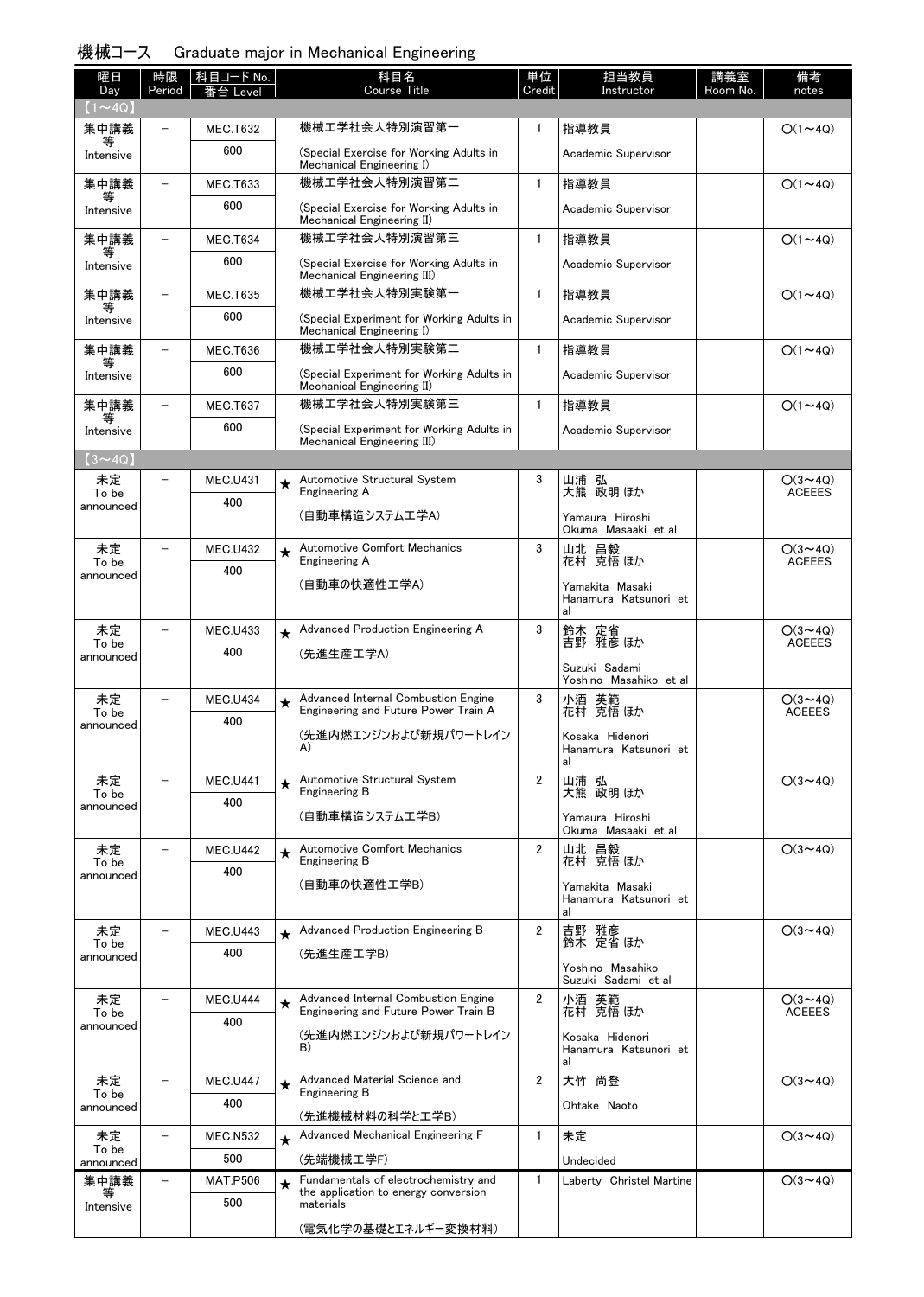#### 機械コース Graduate major in Mechanical Engineering

| 曜日                   | 時限                       | 科目コード No.              |         | 科目名<br>Course Title                                                                        | 単位             | 担当教員                                            | 講義室         | 備考                    |
|----------------------|--------------------------|------------------------|---------|--------------------------------------------------------------------------------------------|----------------|-------------------------------------------------|-------------|-----------------------|
| Day<br>$(3 \sim 4Q)$ | Period                   | 台 Level                |         |                                                                                            | Credit         | Instructor                                      | Room No.    | notes                 |
| 集中講義                 |                          | <b>MEC.M533</b>        |         | 宇宙開発応用A                                                                                    | $\mathbf{1}$   | 松永 三郎                                           |             | $O(3 \sim 4Q)$        |
| ₩<br>Intensive       |                          | 500                    |         | (Special Topics of Advanced Space                                                          |                | ※ 八亀 彰吾 ほか                                      |             | 集中講義(後日<br>決定予定、水     |
|                      |                          |                        |         | Engineering A)                                                                             |                | Matunaga Saburo<br>X Yakame Shogo et al         |             | 曜日午後開講<br>予定)         |
| 集中講義                 | $\overline{\phantom{0}}$ | <b>MEC.T641</b>        |         | 機械工学社会人特別実験·演習第一F                                                                          | $\mathbf{1}$   | 指導教員                                            |             | $O(3 \sim 4Q)$        |
| 等<br>Intensive       |                          | 600                    |         | (Special Experiment and Exercise for<br>Working Adults in Mechanical Engineering<br>IF)    |                | Academic Supervisor                             |             |                       |
| 集中講義                 | ۳                        | <b>MEC.T642</b>        |         | 機械工学社会人特別実験・演習第二F                                                                          | $\mathbf{1}$   | 指導教員                                            |             | $O(3 \sim 4Q)$        |
| 等<br>Intensive       |                          | 600                    |         | (Special Experiment and Exercise for<br>Working Adults in Mechanical Engineering<br>II $F$ |                | Academic Supervisor                             |             |                       |
| 集中講義                 |                          | <b>MEC.T643</b>        |         | 機械工学社会人特別実験・演習第三F                                                                          | $\mathbf{1}$   | 指導教員                                            |             | $O(3 \sim 4Q)$        |
| Intensive            |                          | 600                    |         | (Special Experiment and Exercise for<br>Working Adults in Mechanical Engineering<br>III F) |                | Academic Supervisor                             |             |                       |
| インターン                | $\equiv$                 | MEC.Q612-02            | $\star$ | Off-campus Project SEP                                                                     | 4              | 指導教員                                            |             | $O(3 \sim 4Q)$        |
| シップ<br>Internship    |                          | 600                    |         | (オフキャンパスプロジェクトSEP)                                                                         |                | Academic Supervisor                             |             |                       |
| 講究等<br>Seminar       |                          | <b>MEC.Z492</b>        |         | 機械工学講究F1                                                                                   | $\overline{2}$ | 指導教員                                            |             | $O(3 \sim 4Q)$        |
|                      |                          | 400                    |         | (Seminar in Mechanical Engineering F1)                                                     |                | Academic Supervisor                             |             |                       |
| 講究等<br>Seminar       |                          | <b>MEC.Z592</b>        |         | 機械工学講究F2                                                                                   | $\overline{2}$ | 指導教員                                            |             | $O(3 \sim 4Q)$        |
|                      |                          | 500                    |         | (Seminar in Mechanical Engineering F2)                                                     |                | Academic Supervisor                             |             |                       |
| 講究等<br>Seminar       |                          | <b>MEC.Z692</b>        |         | 機械工学講究F3                                                                                   | $\overline{2}$ | 指導教員                                            |             | $O(3 \sim 4Q)$        |
|                      |                          | 600                    |         | (Seminar in Mechanical Engineering F3)                                                     |                | Academic Supervisor                             |             |                       |
| 講究等<br>Seminar       |                          | <b>MEC.Z694</b>        |         | 機械工学講究F4                                                                                   | $\overline{2}$ | 指導教員                                            |             | $O(3 \sim 4Q)$        |
|                      |                          | 600                    |         | (Seminar in Mechanical Engineering F4)                                                     |                | Academic Supervisor                             |             |                       |
| 講究等<br>Seminar       |                          | <b>MEC.Z696</b>        |         | 機械工学講究F5                                                                                   | $\overline{2}$ | 指導教員                                            |             | $O(3 \sim 4Q)$        |
|                      |                          | 600                    |         | (Seminar in Mechanical Engineering F5)                                                     |                | Academic Supervisor                             |             |                       |
| $3Q$ ]               |                          |                        |         |                                                                                            |                |                                                 |             |                       |
| 未定<br>To be          |                          | MEC.Q613-03            | $\star$ | Off-campus Project SSSEP                                                                   | 4              | 指導教員                                            |             |                       |
| announced            |                          | 600                    |         | (オフキャンパスプロジェクトSSSEP)                                                                       |                | Academic Supervisor                             |             |                       |
| 开<br><b>Mon</b>      | $+2$                     | <b>MEG.L431</b>        |         | <b>Human Brain Functions and Their</b><br><b>Measurements</b>                              | $\ddagger$     | <del>葭田 貴子</del>                                | <b>1321</b> | →休講                   |
|                      |                          | 400                    |         | (ヒト脳機能の基礎と計測)                                                                              |                | Yoshida Takako                                  |             |                       |
| 月                    | $3 - 4$                  | <b>MEC.H532</b>        | $\star$ | Kinematic Analysis and Synthesis of                                                        | $\mathbf{1}$   | 武田 行生                                           | S622        |                       |
| Mon                  |                          | 500                    |         | Robots                                                                                     |                | Takeda Yukio                                    |             |                       |
|                      |                          |                        |         | (ロボット総合論)<br>Special Lecture in Mechanical                                                 |                |                                                 |             |                       |
| 月<br>Mon             | $3 - 4$                  | <b>MEC.N633</b><br>600 | $\star$ | Engineering III                                                                            | $\mathbf{1}$   | 松永 三郎<br>肖鋒ほか                                   | <b>I321</b> |                       |
|                      |                          |                        |         | (機械工学特別講義第三)                                                                               |                | Matunaga Saburo<br>Xiao Feng et al              |             |                       |
| 月<br>Mon             | $5-6$                    | <b>MEC.J431</b>        | $\star$ | Ultra-precision Measurement                                                                | $\mathbf{1}$   | 笹島 和幸<br>初澤 毅 ほか                                | W631, G111  | 遠隔講義<br><b>ACEEES</b> |
|                      |                          | 400                    |         | (超精密計測)                                                                                    |                | Sasajima Kazuyuki<br>Hatsuzawa Takeshi et<br>al |             |                       |
| 火                    | $5 - 6$                  | <b>ENR.K450</b>        |         | 燃焼物理学                                                                                      | $\mathbf{1}$   | 小酒 英範<br>店橋 護ほか                                 | <b>I321</b> | <b>ACEEES</b>         |
| Tue                  |                          | 400                    |         | (Advanced course of combustion physics)                                                    |                |                                                 |             |                       |
|                      |                          |                        |         |                                                                                            |                | Kosaka Hidenori<br>Tanahashi Mamoru et al       |             |                       |
| 火                    | $7 - 8$                  | <b>ENR.K440</b>        | $\star$ | Advanced course of radiation transfer                                                      | $\mathbf{1}$   | 花村 克悟                                           | <b>I321</b> | <b>ACEEES</b>         |
| Tue                  |                          | 400                    |         | (ふく射輸送学)                                                                                   |                | Hanamura Katsunori                              |             |                       |
| 水                    | $1 - 2$                  | <b>MEC.D433</b>        | $\star$ | Self-excited vibration                                                                     | $\mathbf{1}$   | 中野 寛                                            | I124        |                       |
| Wed                  |                          | 400                    |         | (自励振動)                                                                                     |                | Nakano Yutaka                                   |             |                       |
| 水                    | $3 - 4$                  | <b>MEC.C433</b>        | $\star$ | Solid Dynamics                                                                             | $\mathbf{1}$   | 井上 裕嗣                                           | S011        |                       |
| Wed                  |                          | 400                    |         | (固体動力学特論)                                                                                  |                | Inoue Hirotsugu                                 |             |                       |
| 木                    | $1 - 2$                  | <b>MEC.G432</b>        | $\star$ | Metalforming                                                                               | 1              | 吉野 雅彦<br>大竹 尚登                                  | I121        |                       |
| Thu                  |                          | 400                    |         | (塑性加工学)                                                                                    |                |                                                 |             |                       |
|                      |                          |                        |         |                                                                                            |                | Yoshino Masahiko<br>Ohtake Naoto                |             |                       |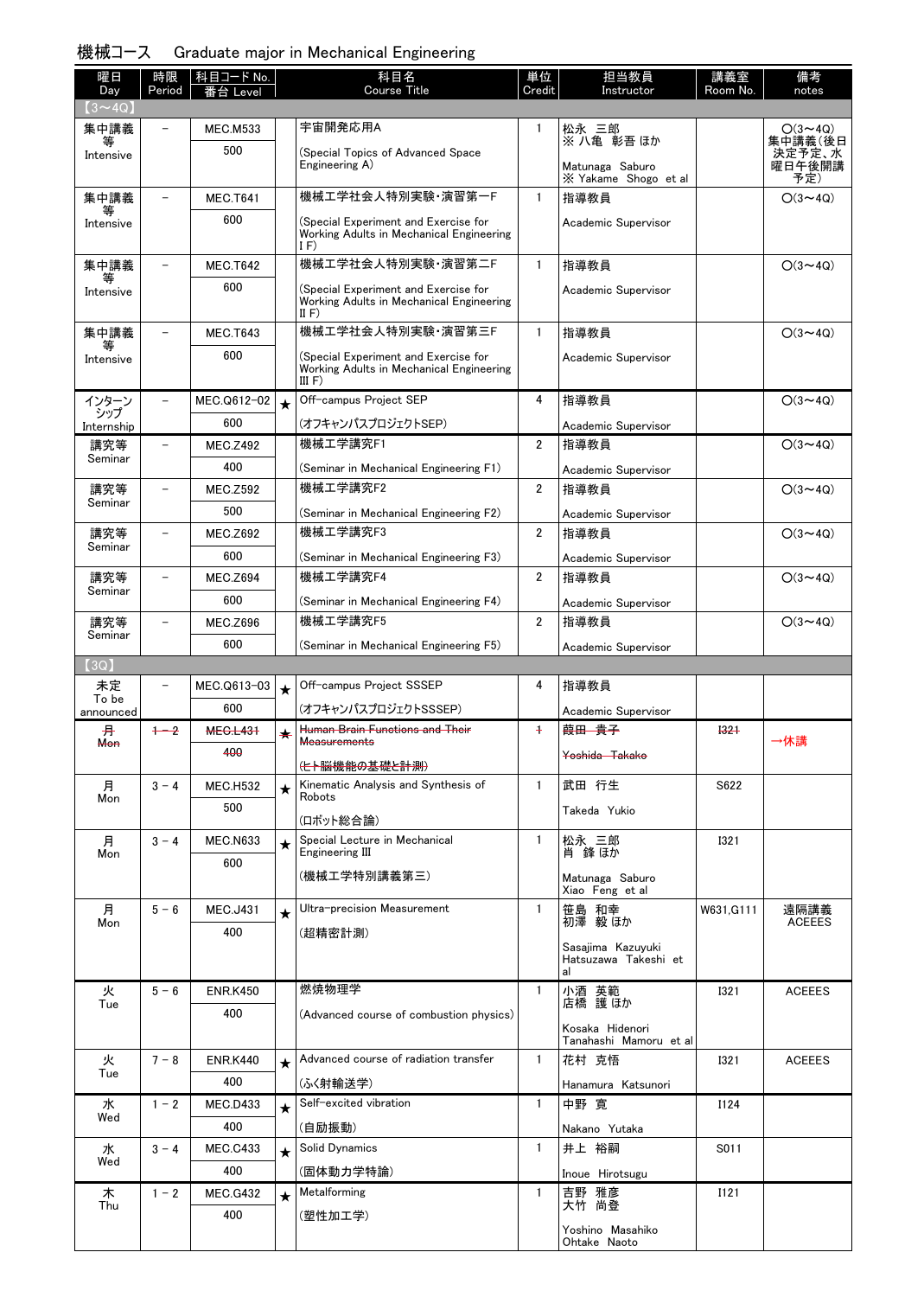|  | 機械コース Graduate major in Mechanical Engineering |  |  |  |  |  |
|--|------------------------------------------------|--|--|--|--|--|
|--|------------------------------------------------|--|--|--|--|--|

| 曜日                  | 時限                       | 科目コード No.          |         | 科目名<br>Course Title                                                                  | 単位             | 担当教員                                         | 講義室         | 備考            |
|---------------------|--------------------------|--------------------|---------|--------------------------------------------------------------------------------------|----------------|----------------------------------------------|-------------|---------------|
| Day<br>(3Q)         | Period                   | Level              |         |                                                                                      | Credit         | Instructor                                   | Room No.    | notes         |
| 木                   | $1 - 2$                  | <b>MEC.M433</b>    | $\star$ | Space Systems Analysis A                                                             | $\mathbf{1}$   | 古谷 寛                                         | G324        |               |
| Thu                 |                          | 400                |         | (宇宙システムアナリシスA)                                                                       |                | Furuya Hiroshi                               |             |               |
| 木                   | $3 - 4$                  | <b>MEC.E432</b>    | $\star$ | Properties of Solid Materials                                                        | 1              | 村上 陽一                                        | S223, G111  | 遠隔講義          |
| Thu                 |                          | 400                |         | (固体材料物性)                                                                             |                | 伏信 一慶                                        |             | <b>ACEEES</b> |
|                     |                          |                    |         |                                                                                      |                | Murakami Yoichi<br>Fushinobu Kazuyoshi       |             |               |
| 木                   | $3 - 4$                  | <b>MEC.G531</b>    | $\star$ | <b>Precision Manufacturing Processes</b>                                             | 1              | 平田 敦<br>吉岡 勇人 ほか                             | <b>I311</b> |               |
| Thu                 |                          | 500                |         | (高精度加工学)                                                                             |                |                                              |             |               |
|                     |                          |                    |         |                                                                                      |                | Hirata Atsushi<br>Yoshioka Hayato et al      |             |               |
| 金                   | $1 - 2$                  | <b>MEC.H434</b>    | $\star$ | Advanced Course of Actuator                                                          | 1              | 鈴森 康一                                        | S223.G111   | 遠隔講義          |
| Fri                 |                          | 400                |         | Engineering                                                                          |                | 吉田 和弘                                        |             | <b>ACEEES</b> |
|                     |                          |                    |         | (先端アクチュエータ)                                                                          |                | Suzumori Koichi<br>Yoshida Kazuhiro          |             |               |
| 金                   | $3 - 6$                  | <b>MEC.M532</b>    |         | 宇宙システム利用                                                                             | $\overline{2}$ |                                              | 1311        | □             |
| Fri                 |                          | 500                |         | (Space Systems and Missions)                                                         |                | 岩田 隆敬<br>野田 篤司ほか                             |             |               |
|                     |                          |                    |         |                                                                                      |                | Iwata Takanori                               |             |               |
| 集中講義                |                          | <b>MAT.P507</b>    |         | Analytical and analogical methods to                                                 | $\mathbf{1}$   | Noda Atsushi et al<br>Batsale Jean Christope |             |               |
| 等                   |                          | 500                | $\star$ | solve the heat transfer equation and the<br>application to infrared image processing |                |                                              |             |               |
| Intensive           |                          |                    |         | (伝熱解析と赤外線画像処理への応用)                                                                   |                |                                              |             |               |
| 集中講義                |                          | <b>MAT.P601</b>    |         | Analytical and analogical methods to                                                 | $\mathbf{1}$   | Batsale Jean Christope                       |             |               |
|                     |                          | 600                | $\star$ | solve the heat transfer equation and the<br>application to infrared image processing |                |                                              |             |               |
| Intensive           |                          |                    |         | (Advanced)                                                                           |                |                                              |             |               |
|                     |                          |                    |         | (伝熱解析と赤外線画像処理への応用(発<br>展))                                                           |                |                                              |             |               |
| 集中講義                |                          | MEC.T631-03        |         | 機械工学指導実践                                                                             | $\overline{2}$ | 各教員                                          |             |               |
| Intensive           |                          | 600                |         | (Teaching Practice in Mechanical                                                     |                | Academic Supervisor                          |             |               |
|                     |                          |                    |         | Engineering)                                                                         |                |                                              |             |               |
| インターン<br>シップ        |                          | MEC.R431-03        |         | オフキャンパスプロジェクトM1c                                                                     | $\mathbf{1}$   | 指導教員                                         |             |               |
| Internship          |                          | 400                |         | (Off-campus Project M1c)<br>オフキャンパスプロジェクトM2c                                         |                | Academic Supervisor                          |             |               |
| インターン<br>シップ        | $\overline{\phantom{0}}$ | MEC.R432-03        |         |                                                                                      | $\overline{2}$ | 指導教員                                         |             |               |
| Internship          |                          | 400                |         | (Off-campus Project M2c)<br>海外研究プロジェクトM1c                                            |                | Academic Supervisor                          |             |               |
| インターン<br>シップ        |                          | MEC.S531-03        |         |                                                                                      | 1              | 指導教員                                         |             |               |
| Internship          |                          | 500                |         | (Overseas Research Project M1c)<br>海外研究プロジェクトM2c                                     | $\overline{2}$ | Academic Supervisor                          |             |               |
| インターン<br>シップ        | $\overline{\phantom{0}}$ | MEC.S532-03<br>500 |         |                                                                                      |                | 指導教員                                         |             |               |
| Internship<br>インターン | $\qquad \qquad -$        | MEC.S533-03        |         | (Overseas Research Project M2c)<br>海外研究プロジェクトM3c                                     | 3              | Academic Supervisor<br>指導教員                  |             |               |
| シップ                 |                          | 500                |         | (Overseas Research Project M3c)                                                      |                |                                              |             |               |
| Internship<br>インターン | -                        | MEC.S534-03        |         | 海外研究プロジェクトM4c                                                                        | 4              | Academic Supervisor<br>指導教員                  |             |               |
| シップ                 |                          | 500                |         | (Overseas Research Project M4c)                                                      |                |                                              |             |               |
| Internship<br>インターン | $\overline{\phantom{a}}$ | MEC.Q611-03        | $\star$ | Planning of Off-campus Project SEP                                                   | $\overline{2}$ | Academic Supervisor<br>指導教員                  |             |               |
| シップ                 |                          | 600                |         | (オフキャンパスプロジェクト計画SEP)                                                                 |                | Academic Supervisor                          |             |               |
| Internship<br>インターン | $\overline{\phantom{a}}$ | MEC.R631-03        |         | オフキャンパスプロジェクトD1c                                                                     | 1              | 指導教員                                         |             |               |
| シップ                 |                          | 600                |         | (Off-campus Project D1c)                                                             |                | Academic Supervisor                          |             |               |
| Internship<br>インターン | $\overline{\phantom{0}}$ | MEC.R632-03        |         | オフキャンパスプロジェクトD2c                                                                     | 2              | 指導教員                                         |             |               |
| シップ                 |                          | 600                |         | (Off-campus Project D2c)                                                             |                | Academic Supervisor                          |             |               |
| Internship<br>インターン | $\qquad \qquad -$        | MEC.R633-03        |         | オフキャンパスプロジェクトD3c                                                                     | 3              | 指導教員                                         |             |               |
| シップ<br>Internship   |                          | 600                |         | (Off-campus Project D3c)                                                             |                | Academic Supervisor                          |             |               |
| インターン               | -                        | MEC.R634-03        |         | オフキャンパスプロジェクトD4c                                                                     | 4              | 指導教員                                         |             |               |
| シップ<br>Internship   |                          | 600                |         | (Off-campus Project D4c)                                                             |                | Academic Supervisor                          |             |               |
| インターン               | -                        | MEC.R635-03        |         | オフキャンパスプロジェクトD5c                                                                     | 5              | 指導教員                                         |             |               |
| シップ<br>Internship   |                          | 600                |         | (Off-campus Project D5c)                                                             |                | Academic Supervisor                          |             |               |
| インターン               |                          | MEC.R636-03        |         | オフキャンパスプロジェクトD6c                                                                     | 6              | 指導教員                                         |             |               |
| シップ<br>Internship   |                          | 600                |         | (Off-campus Project D6c)                                                             |                | Academic Supervisor                          |             |               |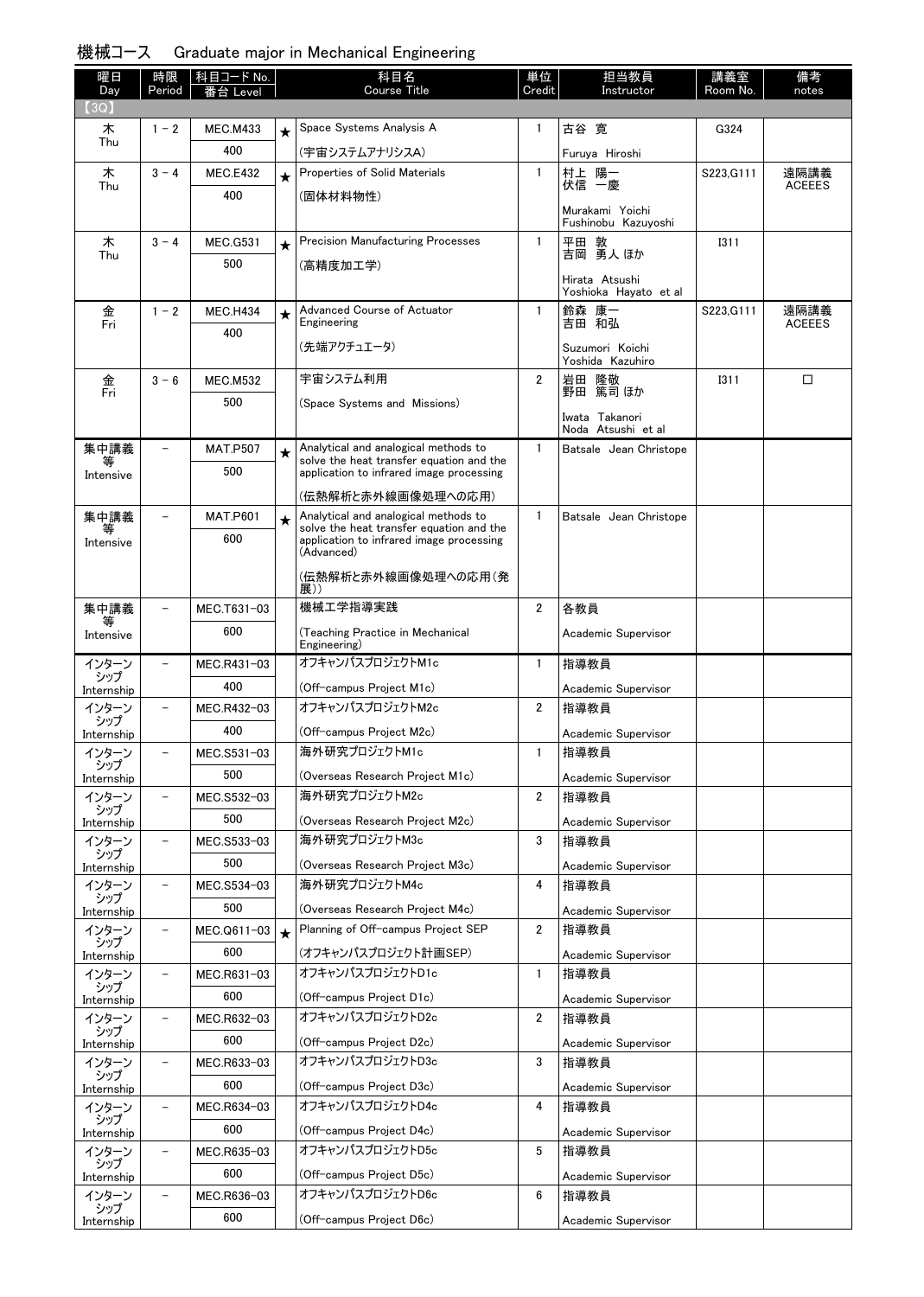| 機械コース |  |  |  |  | Graduate major in Mechanical Engineering |  |
|-------|--|--|--|--|------------------------------------------|--|
|-------|--|--|--|--|------------------------------------------|--|

| 曜日<br>Day         | 時限<br>Period             | 科目コード No.<br>番台 Level |         | 科目名<br><b>Course Title</b>                            | 単位<br>Credit   | 担当教員<br>Instructor           | 講義室<br>Room No.                   | 備考<br>notes           |
|-------------------|--------------------------|-----------------------|---------|-------------------------------------------------------|----------------|------------------------------|-----------------------------------|-----------------------|
| (3Q)              |                          |                       |         |                                                       |                |                              |                                   |                       |
| インターン             |                          | MEC.S631-03           |         | 海外研究プロジェクトD1c                                         | $\mathbf{1}$   | 指導教員                         |                                   |                       |
| シップ<br>Internship |                          | 600                   |         | (Overseas Research Project D1c)                       |                | Academic Supervisor          |                                   |                       |
| インターン             |                          | MEC.S632-03           |         | 海外研究プロジェクトD2c                                         | $\overline{2}$ | 指導教員                         |                                   |                       |
| シップ<br>Internship |                          | 600                   |         | (Overseas Research Project D2c)                       |                | Academic Supervisor          |                                   |                       |
| インターン             | $\overline{\phantom{a}}$ | MEC.S633-03           |         | 海外研究プロジェクトD3c                                         | 3              | 指導教員                         |                                   |                       |
| シップ<br>Internship |                          | 600                   |         | (Overseas Research Project D3c)                       |                | Academic Supervisor          |                                   |                       |
| インターン             | $\overline{\phantom{a}}$ | MEC.S634-03           |         | 海外研究プロジェクトD4c                                         | 4              | 指導教員                         |                                   |                       |
| シップ<br>Internship |                          | 600                   |         | (Overseas Research Project D4c)                       |                | Academic Supervisor          |                                   |                       |
| インターン             | $\overline{\phantom{0}}$ | MEC.S635-03           |         | 海外研究プロジェクトD5c                                         | 5              | 指導教員                         |                                   |                       |
| シップ<br>Internship |                          | 600                   |         | (Overseas Research Project D5c)                       |                | Academic Supervisor          |                                   |                       |
| インターン             | $\overline{\phantom{0}}$ | MEC.S636-03           |         | 海外研究プロジェクトD6c                                         | 6              | 指導教員                         |                                   |                       |
| シップ<br>Internship |                          | 600                   |         | (Overseas Research Project D6c)                       |                | Academic Supervisor          |                                   |                       |
| (4Q)              |                          |                       |         |                                                       |                |                              |                                   |                       |
| 未定<br>To be       |                          | MEC.Q613-04           | $\star$ | Off-campus Project SSSEP                              | 4              | 指導教員                         |                                   |                       |
| announced         |                          | 600                   |         | (オフキャンパスプロジェクトSSSEP)                                  |                | Academic Supervisor          |                                   |                       |
| 月<br>Mon          | $1 - 2$                  | <b>MEC.G433</b>       | $\star$ | Joining                                               | $\mathbf{1}$   | 佐藤 千明<br>山崎 敬久               | S622                              |                       |
|                   |                          | 400                   |         | (接合工学)                                                |                | Sato Chiaki                  |                                   |                       |
|                   |                          |                       |         |                                                       |                | Yamazaki Takahisa            |                                   |                       |
| 月                 | $1 - 2$                  | <b>MEC.J432</b>       | $\star$ | Mechanism and Control for Ultra-<br>precision Motion  | $\mathbf{1}$   | 進士 忠彦                        | G111, W631                        | 遠隔講義<br><b>ACEEES</b> |
| Mon               |                          | 400                   |         |                                                       |                | Shinshi Tadahiko             |                                   |                       |
| 月                 | $3 - 4$                  | <b>MEC.H433</b>       |         | (超精密機構とその制御)<br>Mechatronics Device and Control       | $\mathbf{1}$   | 山浦 弘                         | S622                              |                       |
| Mon               |                          | 400                   | $\star$ | (メカトロニクス機器と制御)                                        |                |                              |                                   |                       |
| 月                 | $3 - 4$                  | <b>MEC.N634</b>       |         | Special Lecture in Mechanical                         | $\mathbf{1}$   | Yamaura Hiroshi              | <b>I321</b>                       |                       |
| Mon               |                          | 600                   | $\star$ | Engineering IV                                        |                | 井上 剛良<br>大竹 尚登ほか             |                                   |                       |
|                   |                          |                       |         | (機械工学特別講義第四)                                          |                | Inoue Takayoshi              |                                   |                       |
| 木                 | $1 - 2$                  | <b>MEC.J533</b>       |         | 先端トライボシステム                                            | $\mathbf{1}$   | Ohtake Naoto et al           | S222, G111                        | 遠隔講義                  |
| Thu               |                          | 500                   |         | (Advanced Tribosystem)                                |                | 京極 啓史<br>平田 敦ほか              |                                   |                       |
|                   |                          |                       |         |                                                       |                | Kyogoku Keiji                |                                   |                       |
|                   | $1 - 2$                  | <b>MEC.M531</b>       |         | Space Systems Analysis B                              | $\mathbf{1}$   | Hirata Atsushi et al<br>古谷 寛 | S622                              |                       |
| 木<br>Thu          |                          | 500                   |         |                                                       |                |                              |                                   |                       |
| 木                 | $3 - 4$                  | <b>MEC.E433</b>       |         | (宇宙システムアナリシスB)<br>Advanced Thermal-Fluids Measurement | $\mathbf{1}$   | Furuya Hiroshi<br>木倉 宏成      | S622                              | <b>ACEEES</b>         |
| Thu               |                          | 400                   | $\star$ | (熱流体先端計測)                                             |                | 齊藤 卓志                        |                                   |                       |
|                   |                          |                       |         |                                                       |                | Kikura Hiroshige             |                                   |                       |
|                   |                          |                       |         | Advanced course of multiscale thermal-                | $\mathbf{1}$   | Saito Takushi                |                                   |                       |
| 木<br>Thu          | $5 - 6$                  | <b>ENR.K530</b>       | $\star$ | fluid sciences                                        |                | 長﨑 孝夫<br>大河 誠司               | <b>I321</b>                       | <b>ACEEES</b>         |
|                   |                          | 500                   |         | (マルチスケール熱流動科学)                                        |                | Nagasaki Takao               |                                   |                       |
|                   |                          |                       |         |                                                       |                | Okawa Seiji                  |                                   |                       |
| 金<br>Fri          | $1 - 2$                  | <b>MEC.M434</b>       | $\star$ | Space Robotics                                        | $\mathbf{1}$   | 中西 洋喜                        | I121                              |                       |
|                   |                          | 400                   |         | (宇宙ロボティクス)                                            |                | Nakanishi Hiroki             |                                   |                       |
| 金<br>Fri          | $3 - 4$                  | <b>MEC.I531</b>       | $\star$ | Mechanical biomimetics                                | $\mathbf{1}$   | 田中 博人                        | <b>I321</b><br>$\rightarrow$ I311 |                       |
|                   |                          | 500                   |         | (機械バイオミメティクス)                                         |                | Tanaka Hiroto                |                                   |                       |
| 集中講義<br>等         | -                        | MEC.T631-04           |         | 機械工学指導実践                                              | $\overline{2}$ | 各教員                          |                                   |                       |
| Intensive         |                          | 600                   |         | (Teaching Practice in Mechanical<br>Engineering)      |                | Academic Supervisor          |                                   |                       |
| インターン             | $\overline{\phantom{0}}$ | MEC.R431-04           |         | オフキャンパスプロジェクトM1c                                      | $\mathbf{1}$   | 指導教員                         |                                   |                       |
| シップ<br>Internship |                          | 400                   |         | (Off-campus Project M1c)                              |                | Academic Supervisor          |                                   |                       |
| インターン             | -                        | MEC.R432-04           |         | オフキャンパスプロジェクトM2c                                      | $\overline{2}$ | 指導教員                         |                                   |                       |
| シップ<br>Internship |                          | 400                   |         | (Off-campus Project M2c)                              |                | Academic Supervisor          |                                   |                       |
| インターン             |                          | MEC.S531-04           |         | 海外研究プロジェクトM1c                                         | 1              | 指導教員                         |                                   |                       |
| シップ<br>Internship |                          | 500                   |         | (Overseas Research Project M1c)                       |                | Academic Supervisor          |                                   |                       |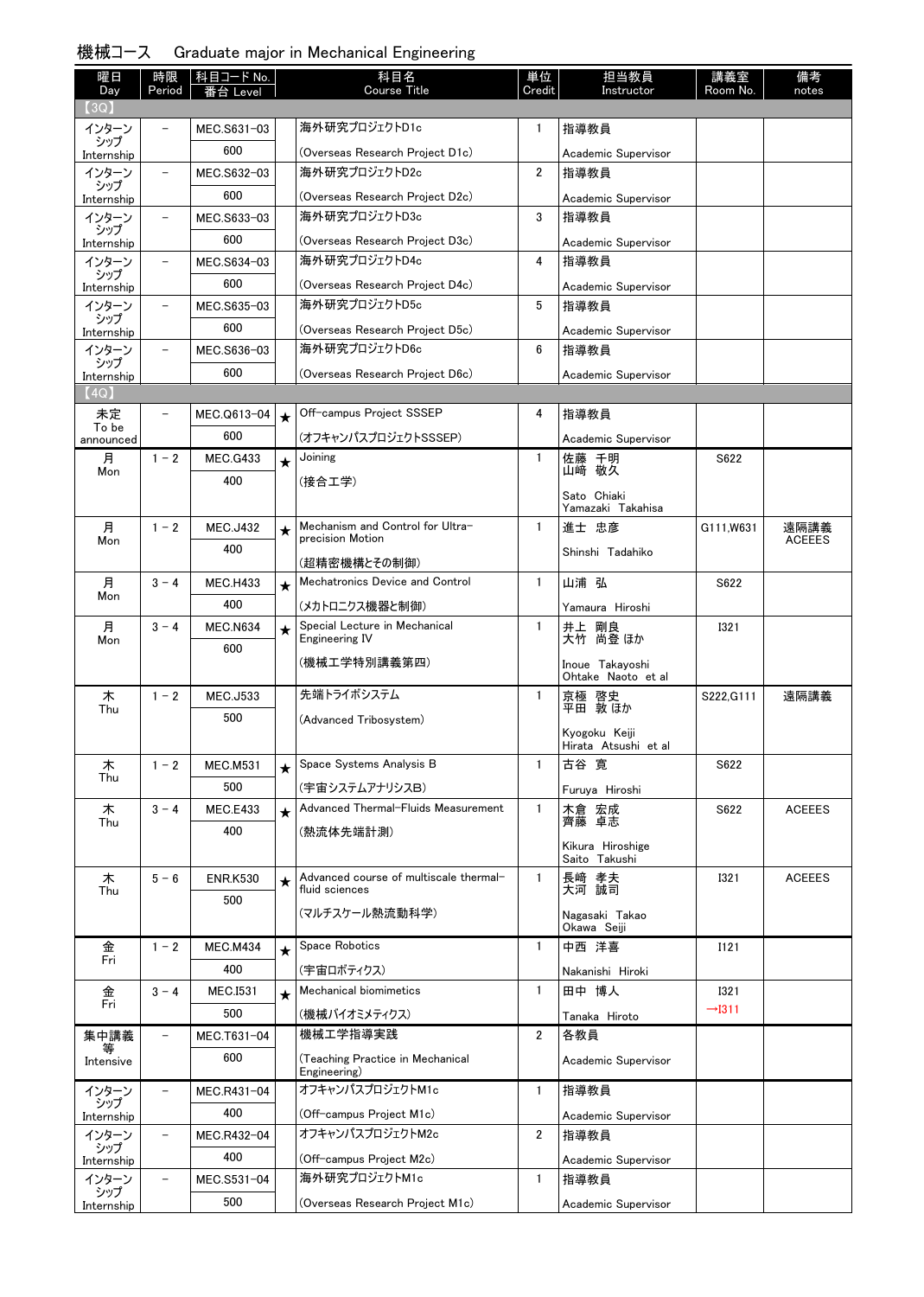|  | 機械コース |  |  |  | Graduate major in Mechanical Engineering |  |
|--|-------|--|--|--|------------------------------------------|--|
|--|-------|--|--|--|------------------------------------------|--|

| 曜日                  | 時限                       | 科目コード No.   |         | 科目名<br><b>Course Title</b>                       | 単位<br>Credit | 担当教員                        | 講義室      | 備考    |
|---------------------|--------------------------|-------------|---------|--------------------------------------------------|--------------|-----------------------------|----------|-------|
| Day<br>(4Q)         | Period                   | Level       |         |                                                  |              | Instructor                  | Room No. | notes |
| インターン               | $\overline{\phantom{0}}$ | MEC.S532-04 |         | 海外研究プロジェクトM2c                                    | 2            | 指導教員                        |          |       |
| シップ                 |                          | 500         |         |                                                  |              |                             |          |       |
| Internship          |                          |             |         | (Overseas Research Project M2c)<br>海外研究プロジェクトM3c |              | Academic Supervisor         |          |       |
| インターン<br>シップ        |                          | MEC.S533-04 |         |                                                  | 3            | 指導教員                        |          |       |
| Internship          |                          | 500         |         | (Overseas Research Project M3c)                  |              | Academic Supervisor         |          |       |
| インターン<br>シップ        | $\overline{\phantom{0}}$ | MEC.S534-04 |         | 海外研究プロジェクトM4c                                    | 4            | 指導教員                        |          |       |
| Internship          |                          | 500         |         | (Overseas Research Project M4c)                  |              | Academic Supervisor         |          |       |
| インターン               | $\overline{\phantom{0}}$ | MEC.Q611-04 | $\star$ | Planning of Off-campus Project SEP               | 2            | 指導教員                        |          |       |
| シップ<br>Internship   |                          | 600         |         | (オフキャンパスプロジェクト計画SEP)                             |              | Academic Supervisor         |          |       |
| インターン               |                          | MEC.R631-04 |         | オフキャンパスプロジェクトD1c                                 | $\mathbf{1}$ | 指導教員                        |          |       |
| シップ<br>Internship   |                          | 600         |         | (Off-campus Project D1c)                         |              | Academic Supervisor         |          |       |
| インターン               |                          | MEC.R632-04 |         | オフキャンパスプロジェクトD2c                                 | 2            | 指導教員                        |          |       |
| シップ<br>Internship   |                          | 600         |         | (Off-campus Project D2c)                         |              | Academic Supervisor         |          |       |
| インターン               | $\overline{\phantom{a}}$ | MEC.R633-04 |         | オフキャンパスプロジェクトD3c                                 | 3            | 指導教員                        |          |       |
| シップ                 |                          | 600         |         | (Off-campus Project D3c)                         |              |                             |          |       |
| Internship<br>インターン |                          | MEC.R634-04 |         | オフキャンパスプロジェクトD4c                                 | 4            | Academic Supervisor<br>指導教員 |          |       |
| シップ                 |                          |             |         |                                                  |              |                             |          |       |
| Internship          |                          | 600         |         | (Off-campus Project D4c)                         |              | Academic Supervisor         |          |       |
| インターン<br>シップ        | $\overline{\phantom{0}}$ | MEC.R635-04 |         | オフキャンパスプロジェクトD5c                                 | 5            | 指導教員                        |          |       |
| Internship          |                          | 600         |         | (Off-campus Project D5c)                         |              | Academic Supervisor         |          |       |
| インターン<br>シップ        | $\overline{\phantom{a}}$ | MEC.R636-04 |         | オフキャンパスプロジェクトD6c                                 | 6            | 指導教員                        |          |       |
| Internship          |                          | 600         |         | (Off-campus Project D6c)                         |              | Academic Supervisor         |          |       |
| インターン               |                          | MEC.S631-04 |         | 海外研究プロジェクトD1c                                    | $\mathbf{1}$ | 指導教員                        |          |       |
| シップ<br>Internship   |                          | 600         |         | (Overseas Research Project D1c)                  |              | Academic Supervisor         |          |       |
| インターン               | $\overline{\phantom{0}}$ | MEC.S632-04 |         | 海外研究プロジェクトD2c                                    | 2            | 指導教員                        |          |       |
| シップ<br>Internship   |                          | 600         |         | (Overseas Research Project D2c)                  |              | Academic Supervisor         |          |       |
| インターン               | $\overline{\phantom{a}}$ | MEC.S633-04 |         | 海外研究プロジェクトD3c                                    | 3            | 指導教員                        |          |       |
| シップ                 |                          | 600         |         | (Overseas Research Project D3c)                  |              | Academic Supervisor         |          |       |
| Internship<br>インターン |                          | MEC.S634-04 |         | 海外研究プロジェクトD4c                                    | 4            | 指導教員                        |          |       |
| シップ                 |                          | 600         |         |                                                  |              |                             |          |       |
| Internship          |                          |             |         | (Overseas Research Project D4c)                  |              | Academic Supervisor         |          |       |
| インターン<br>シップ        | $\overline{\phantom{0}}$ | MEC.S635-04 |         | 海外研究プロジェクトD5c                                    | 5            | 指導教員                        |          |       |
| Internship          |                          | 600         |         | (Overseas Research Project D5c)                  |              | Academic Supervisor         |          |       |
| インターン<br>シップ        |                          | MEC.S636-04 |         | 海外研究プロジェクトD6c                                    | 6            | 指導教員                        |          |       |
| Internship          |                          | 600         |         | (Overseas Research Project D6c)                  |              | Academic Supervisor         |          |       |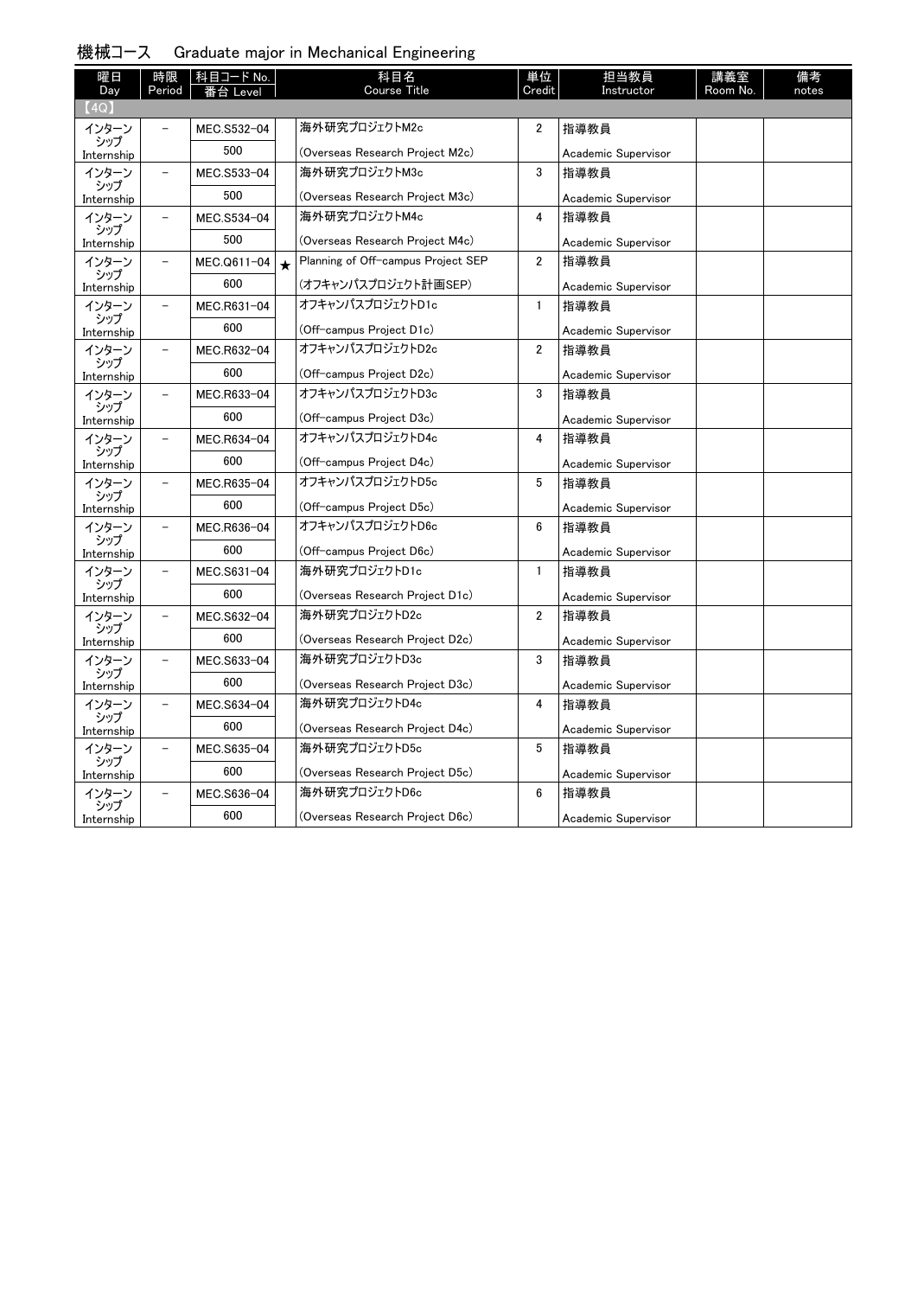# システム制御コース Graduate major in Systems and Control Engineering

| 曜日<br>Day          | 時限<br>Period             | 科目コード No.              |            | 科目名<br><b>Course Title</b>                                                  | 単位<br>Credit   | 担当教員<br>Instructor                             | 講義室<br>Room No. | 備考                              |
|--------------------|--------------------------|------------------------|------------|-----------------------------------------------------------------------------|----------------|------------------------------------------------|-----------------|---------------------------------|
| $(3 \sim 4Q)$      |                          | Level                  |            |                                                                             |                |                                                |                 | notes                           |
| 未定                 |                          | <b>MEC.U431</b>        |            | Automotive Structural System<br>Engineering A                               | 3              | 山浦 弘<br>大熊 政明ほか                                |                 | $O(3 \sim 4Q)$<br><b>ACEEES</b> |
| To be<br>announced |                          | 400                    |            | (自動車構造システム工学A)                                                              |                | Yamaura Hiroshi                                |                 |                                 |
|                    |                          |                        |            |                                                                             |                | Okuma Masaaki et al                            |                 |                                 |
| 未定<br>To be        |                          | <b>MEC.U432</b>        | $\star$    | Automotive Comfort Mechanics<br>Engineering A                               | 3              | 山北 昌毅<br>花村 克悟 ほか                              |                 | $O(3 \sim 4Q)$<br><b>ACEEES</b> |
| announced          |                          | 400                    |            | (自動車の快適性工学A)                                                                |                | Yamakita Masaki                                |                 |                                 |
|                    |                          |                        |            |                                                                             |                | Hanamura Katsunori et<br>al                    |                 |                                 |
| 未定<br>To be        |                          | <b>MEC.U433</b>        | $\star$    | Advanced Production Engineering A                                           | 3              | 鈴木 定省<br>吉野 雅彦ほか                               |                 | $O(3 \sim 4Q)$<br><b>ACEEES</b> |
| announced          |                          | 400                    |            | (先進生産工学A)                                                                   |                | Suzuki Sadami                                  |                 |                                 |
|                    |                          |                        |            |                                                                             |                | Yoshino Masahiko et al                         |                 |                                 |
| 未定<br>To be        |                          | <b>MEC.U434</b><br>400 | $\star$    | Advanced Internal Combustion Engine<br>Engineering and Future Power Train A | 3              | 小酒 英範<br>花村 克悟 ほか                              |                 | $O(3 \sim 4Q)$<br><b>ACEEES</b> |
| announced          |                          |                        |            | (先進内燃エンジンおよび新規パワートレイン                                                       |                | Kosaka Hidenori                                |                 |                                 |
|                    |                          |                        |            | A)                                                                          |                | Hanamura Katsunori et<br>al                    |                 |                                 |
| 未定<br>To be        |                          | <b>MEC.U441</b>        | $\star$    | Automotive Structural System<br>Engineering B                               | $\overline{2}$ | 山浦 弘<br>大熊 政明 ほか                               |                 | $O(3 \sim 4Q)$                  |
| announced          |                          | 400                    |            | (自動車構造システム工学B)                                                              |                | Yamaura Hiroshi                                |                 |                                 |
| 未定                 |                          |                        |            | <b>Automotive Comfort Mechanics</b>                                         | $\overline{2}$ | Okuma Masaaki et al                            |                 | $O(3 \sim 4Q)$                  |
| To be              |                          | <b>MEC.U442</b><br>400 | $\bigstar$ | Engineering B                                                               |                | 山北 昌毅<br>花村 克悟ほか                               |                 |                                 |
| announced          |                          |                        |            | (自動車の快適性工学B)                                                                |                | Yamakita Masaki<br>Hanamura Katsunori et<br>al |                 |                                 |
| 未定                 |                          | <b>MEC.U443</b>        | $\star$    | Advanced Production Engineering B                                           | $\overline{2}$ | 吉野 雅彦                                          |                 | $O(3 \sim 4Q)$                  |
| To be<br>announced |                          | 400                    |            | (先進生産工学B)                                                                   |                | 鈴木 定省ほか<br>Yoshino Masahiko                    |                 |                                 |
|                    |                          |                        |            |                                                                             |                | Suzuki Sadami et al                            |                 |                                 |
| 未定<br>To be        |                          | <b>MEC.U444</b>        | $\star$    | Advanced Internal Combustion Engine<br>Engineering and Future Power Train B | $\overline{2}$ | 小酒 英範<br>花村 克悟 ほか                              |                 | $O(3 \sim 4Q)$<br><b>ACEEES</b> |
| announced          |                          | 400                    |            | (先進内燃エンジンおよび新規パワートレイン                                                       |                | Kosaka Hidenori                                |                 |                                 |
|                    |                          |                        |            | B)                                                                          |                | Hanamura Katsunori et<br>al                    |                 |                                 |
| 未定<br>To be        |                          | <b>MEC.U447</b>        | $\star$    | Advanced Material Science and<br>Engineering B                              | $\overline{2}$ | 大竹 尚登                                          |                 | $O(3 \sim 4Q)$                  |
| announced          |                          | 400                    |            | (先進機械材料の科学と工学B)                                                             |                | Ohtake Naoto                                   |                 |                                 |
| 月                  | $5 - 8$                  | <b>SCE.Z401</b>        | C          | システム制御プロジェクト                                                                | 3              | 天谷 賢治                                          | W351            | □                               |
| Mon                |                          | 400                    |            | (Systems and Control Engineering<br>Project)                                |                | 井村 順一 ほか                                       |                 | $O(3 \sim 4Q)$                  |
|                    |                          |                        |            |                                                                             |                | Amaya Kenji<br>Imura Jun-Ichi et al            |                 |                                 |
| インターン<br>シップ       | $\overline{\phantom{0}}$ | <b>SCE.Z402</b>        |            | International Dispatch Project A                                            | 3              | 指導教員                                           |                 | $O(3 \sim 4Q)$                  |
| Internship         |                          | 400                    |            | (国際派遣プロジェクトA)<br>システム制御講究F1                                                 |                | Academic Supervisor                            |                 | $O(3 \sim 4Q)$                  |
| 講究等<br>Seminar     |                          | <b>SCE.Z492</b><br>400 |            | (Seminar in Systems and Control                                             | $\overline{2}$ | 指導教員                                           |                 |                                 |
|                    |                          |                        |            | Engineering F1)                                                             |                | Academic Supervisor                            |                 |                                 |
| 講究等<br>Seminar     |                          | <b>SCE.Z592</b>        |            | システム制御講究F2                                                                  | $\overline{2}$ | 指導教員                                           |                 | $O(3 \sim 4Q)$                  |
|                    |                          | 500                    |            | (Seminar in Systems and Control<br>Engineering F2)                          |                | Academic Supervisor                            |                 |                                 |
| 講究等<br>Seminar     |                          | <b>SCE.Z692</b>        |            | システム制御講究F3                                                                  | $\overline{2}$ | 指導教員                                           |                 | $O(3 \sim 4Q)$                  |
|                    |                          | 600                    |            | (Seminar in Systems and Control<br>Engineering F3)                          |                | Academic Supervisor                            |                 |                                 |
| 講究等                |                          | <b>SCE.Z694</b>        |            | システム制御講究F4                                                                  | $\overline{2}$ | 指導教員                                           |                 | $O(3 \sim 4Q)$                  |
| Seminar            |                          | 600                    |            | (Seminar in Systems and Control<br>Engineering F4)                          |                | Academic Supervisor                            |                 |                                 |
| 講究等<br>Seminar     |                          | <b>SCE.Z696</b>        |            | システム制御講究F5                                                                  | $\overline{2}$ | 指導教員                                           |                 | $O(3 \sim 4Q)$                  |
|                    |                          | 600                    |            | (Seminar in Systems and Control<br>Engineering F5)                          |                | Academic Supervisor                            |                 |                                 |
| (3Q)               |                          |                        |            |                                                                             |                |                                                |                 |                                 |
| 月                  | $3 - 4$                  | <b>SCE.C401</b>        | $\star$    | System Identification and Estimation                                        | $\mathbf{1}$   | 山北 昌毅                                          | S514            |                                 |
| Mon                |                          | 400                    |            | (システムの同定と推定)                                                                |                | Yamakita Masaki                                |                 |                                 |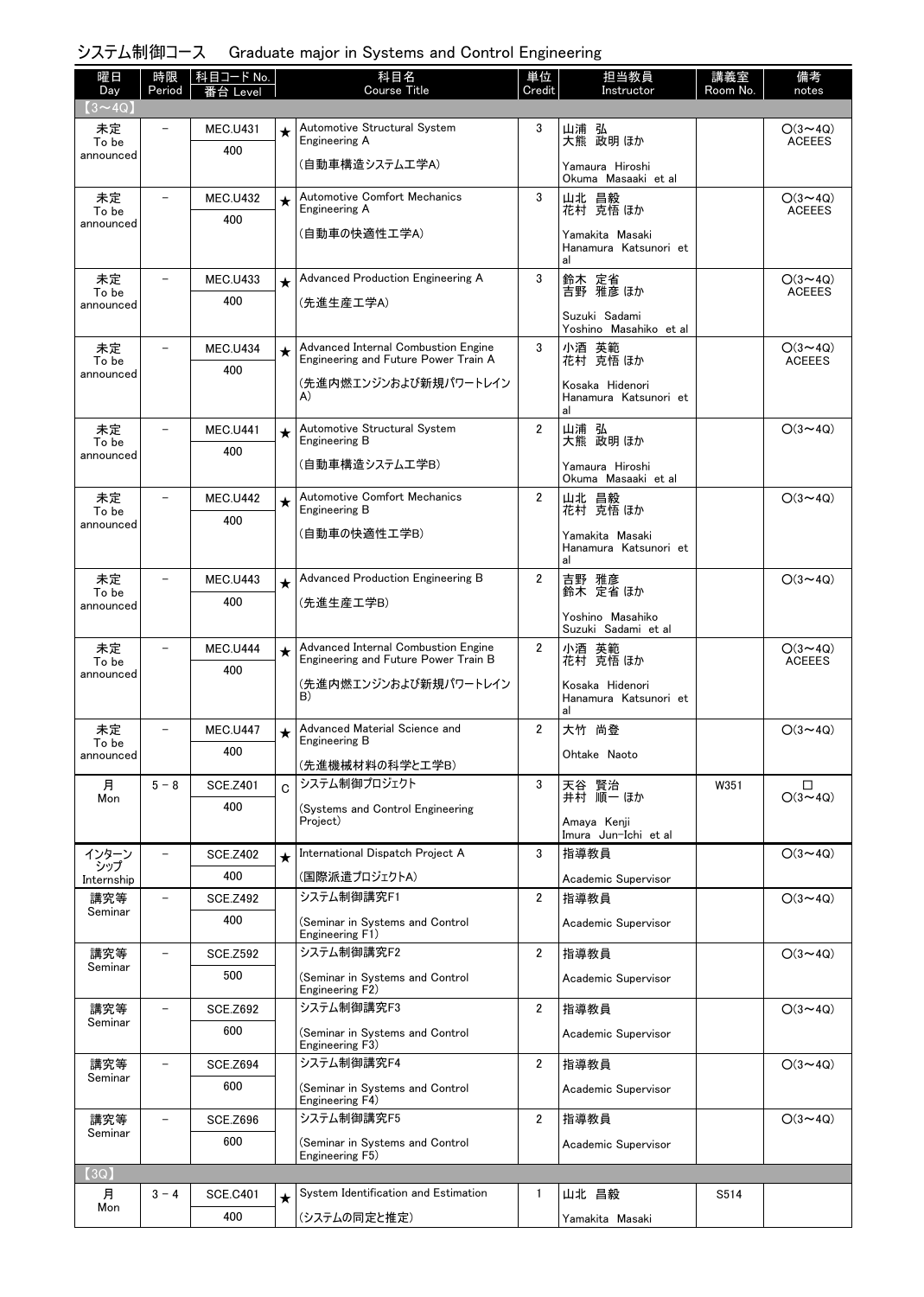### システム制御コース Graduate major in Systems and Control Engineering

| 曜日                  | 時限                       | │科目コード No.      |         | 科目名<br><b>Course Title</b>                    | 単位             | 担当教員                                    | 講義室                | 備考    |
|---------------------|--------------------------|-----------------|---------|-----------------------------------------------|----------------|-----------------------------------------|--------------------|-------|
| Day<br>(3Q)         | Period                   | ≸台 Level        |         |                                               | Credit         | Instructor                              | Room No.           | notes |
| 火                   | $3 - 4$                  | <b>SCE.C452</b> | $\star$ | Nonlinear and Adaptive Control                | $\mathbf{1}$   | 早川 朋久                                   | W832               |       |
| Tue                 |                          | 400             |         | (非線形・適応制御)                                    |                | Hayakawa Tomohisa                       |                    |       |
| 火                   | $5 - 6$                  | <b>SCE.I432</b> | $\star$ | Acoustic Measurement Engineering              | $\mathbf{1}$   | 蜂屋 弘之                                   | S514               |       |
| Tue                 |                          | 400             |         | (音響計測工学)                                      |                | Hachiya Hiroyuki                        |                    |       |
| 木                   | $1 - 2$                  | <b>SCE.A405</b> | $\star$ | <b>Inverse Problems and Data Assimilation</b> | $\mathbf{1}$   | 天谷 賢治                                   | W834               |       |
| Thu                 |                          | 400             |         | (逆問題とデータ同化)                                   |                | Amaya Kenji                             |                    |       |
| 木                   | $3 - 4$                  | <b>SCE.M502</b> | $\star$ | Modeling of Bio-Systems II                    | $\mathbf{1}$   | 中島 求                                    | W934               |       |
| Thu                 |                          | 500             |         | (生体システムモデリング Ⅱ)                               |                | 倉林 大輔                                   |                    |       |
|                     |                          |                 |         |                                               |                | Nakashima Motomu<br>Kurabayashi Daisuke |                    |       |
| 木                   | $5 - 6$                  | <b>SCE.I402</b> | ★       | Advanced Course of Sensing System             | $\mathbf{1}$   | 大山 真司                                   | S <sub>512</sub>   |       |
| Thu                 |                          | 400             |         | Theory                                        |                | Ohyama Shinji                           | $\rightarrow$ S423 |       |
| 木                   | $7 - 8$                  | <b>SCE.A404</b> |         | (計測システム特論)<br>Nonlinear Dynamics              | $\mathbf{1}$   | 中尾 裕也                                   | W831               |       |
| Thu                 |                          | 400             | $\star$ | (非線形ダイナミクス)                                   |                |                                         | $\rightarrow$ W934 |       |
| 金                   | $5 - 6$                  | <b>SCE.S402</b> | $\star$ | <b>Fluid Robotics</b>                         | $\mathbf{1}$   | Nakao Hiroya<br>塚越 秀行                   | S011               |       |
| Fri                 |                          | 400             |         | (流体ロボティクス)                                    |                |                                         |                    |       |
| インターン               | $\overline{\phantom{0}}$ | SCE.Z510-03     |         | 修士インターンシップ (システム制御)A1【3】                      | $\overline{2}$ | Tsukagoshi Hideyuki<br>指導教員             |                    |       |
| シップ<br>Internship   |                          | 500             |         | (MC Internship (Systems & Control)            |                | Academic Supervisor                     |                    |       |
|                     |                          |                 |         | $A1$ [3])                                     |                |                                         |                    |       |
| インターン<br>シップ        | $\qquad \qquad -$        | SCE.Z511-03     |         | 修士インターンシップ (システム制御)A2【3】                      | $\overline{2}$ | 指導教員                                    |                    |       |
| Internship          |                          | 500             |         | (MC Internship (Systems & Control)<br>A2[3]   |                | Academic Supervisor                     |                    |       |
| インターン               | $\qquad \qquad -$        | SCE.Z512-03     |         | 修士インターンシップ (システム制御)B1【3】                      | $\mathbf{1}$   | 指導教員                                    |                    |       |
| シップ<br>Internship   |                          | 500             |         | (MC Internship (Systems & Control)            |                | Academic Supervisor                     |                    |       |
|                     |                          |                 |         | B1[3]<br>修士インターンシップ (システム制御)B2【3】             |                |                                         |                    |       |
| インターン<br>シップ        | $\qquad \qquad -$        | SCE.Z513-03     |         |                                               | $\mathbf{1}$   | 指導教員                                    |                    |       |
| Internship          |                          | 500             |         | (MC Internship (Systems & Control)<br>B2[3]   |                | Academic Supervisor                     |                    |       |
| インターン<br>シップ        |                          | SCE.Z610-03     |         | 博士インターンシップ (システム制御)A1【3】                      | 2              | 指導教員                                    |                    |       |
| Internship          |                          | 600             |         | (DC Internship (Systems & Control)<br>A1[3]   |                | Academic Supervisor                     |                    |       |
| インターン               | $\overline{\phantom{m}}$ | SCE.Z611-03     |         | 博士インターンシップ(システム制御)A2【3】                       | 2              | 指導教員                                    |                    |       |
| シップ<br>Internship   |                          | 600             |         | (DC Internship (Systems & Control)            |                | Academic Supervisor                     |                    |       |
|                     |                          |                 |         | A2[3]                                         |                |                                         |                    |       |
| インターン<br>シップ        |                          | SCE.Z612-03     |         | 博士インターンシップ (システム制御)B1【3】                      | $\mathbf{1}$   | 指導教員                                    |                    |       |
| Internship          |                          | 600             |         | (DC Internship (Systems & Control)<br>B1(3)   |                | Academic Supervisor                     |                    |       |
| インターン               |                          | SCE.Z613-03     |         | 博士インターンシップ (システム制御)B2【3】                      | 1              | 指導教員                                    |                    |       |
| シップ<br>Internship   |                          | 600             |         | (DC Internship (Systems & Control)            |                | Academic Supervisor                     |                    |       |
| インターン               | $\qquad \qquad -$        | SCE.Z614-03     |         | B2[3])<br>特別派遣プロジェクト【3】                       | 4              | 指導教員                                    |                    |       |
| シップ                 |                          | 600             |         | (Special visiting project <sup>[3]</sup> )    |                | Academic Supervisor                     |                    |       |
| Internship<br>インターン |                          | SCE.Z615-03     | $\star$ | SSSEP Special Visiting Project <sup>[3]</sup> | 4              | 指導教員                                    |                    |       |
| シップ<br>Internship   |                          | 600             |         | (SSSEP特別派遣プロジェクト【3】)                          |                | Academic Supervisor                     |                    |       |
| 講究等                 |                          | SCE.Z681-03     |         | 研究プロセスA1                                      | $\overline{2}$ | 指導教員                                    |                    |       |
| Seminar             |                          | 600             |         | (Research Process A1)                         |                | Academic Supervisor                     |                    |       |
| 講究等                 | $\overline{\phantom{0}}$ | SCE.Z682-03     |         | 研究プロセスA2                                      | $\overline{2}$ | 指導教員                                    |                    |       |
| Seminar             |                          | 600             |         | (Research Process A2)                         |                | Academic Supervisor                     |                    |       |
| 講究等                 | $\qquad \qquad -$        | SCE.Z683-03     |         | 研究プロセスA3                                      | $\overline{2}$ | 指導教員                                    |                    |       |
| Seminar             |                          | 600             |         | (Research Process A3)                         |                | Academic Supervisor                     |                    |       |
| 講究等                 | $\overline{\phantom{0}}$ | SCE.Z684-03     |         | 研究プロセスB1                                      | $\mathbf{1}$   | 指導教員                                    |                    |       |
| Seminar             |                          | 600             |         | (Research Process B1)                         |                | Academic Supervisor                     |                    |       |
| 講究等                 |                          | SCE.Z685-03     |         | 研究プロセスB2                                      | $\mathbf{1}$   | 指導教員                                    |                    |       |
| Seminar             |                          | 600             |         | (Research Process B2)                         |                | Academic Supervisor                     |                    |       |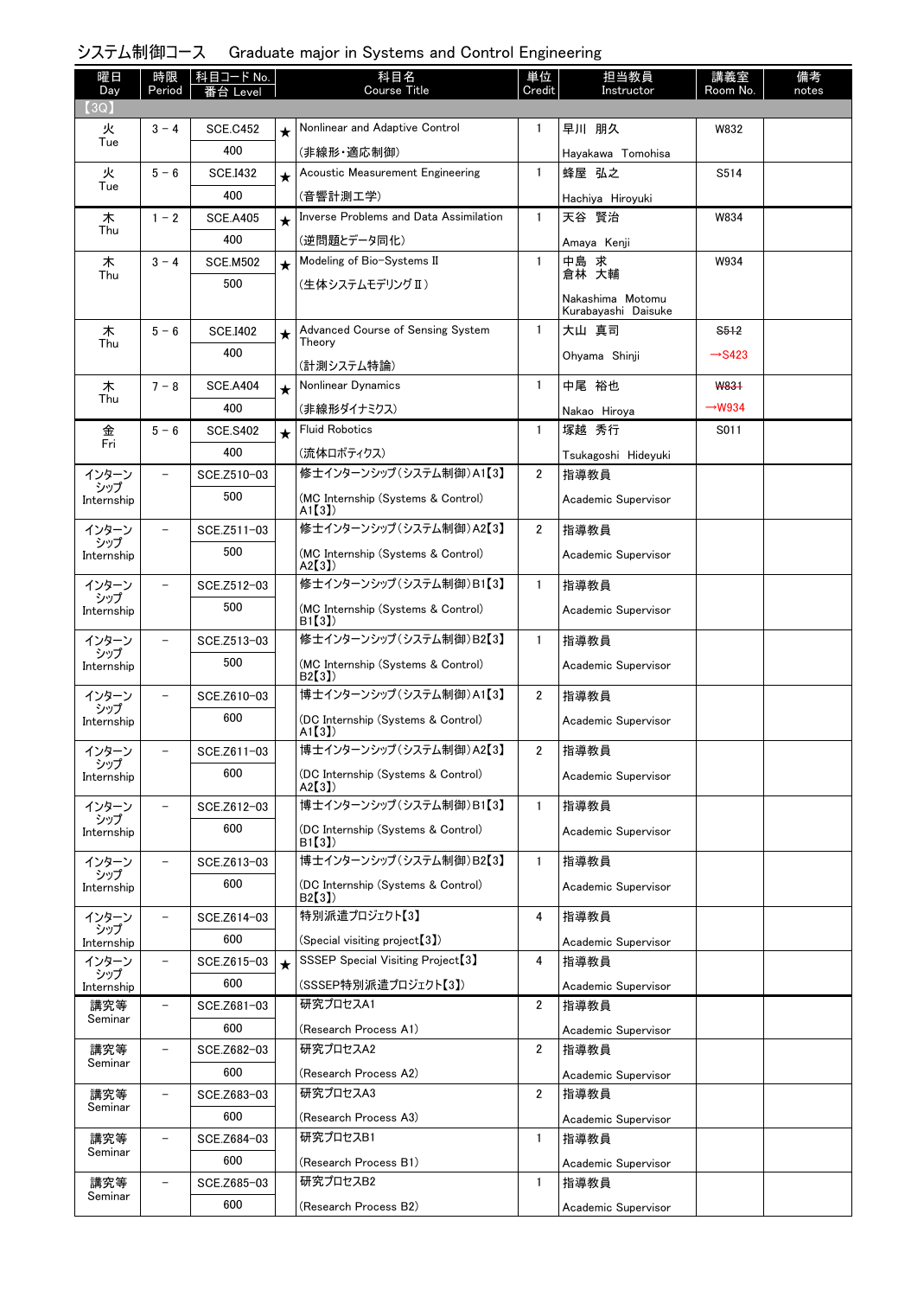### システム制御コース Graduate major in Systems and Control Engineering

| 曜日<br>Day         | 時限<br>Period             | 科目コード No.<br>番台 Level |         | 科目名<br>Course Title                           | 単位<br>Credit   | 担当教員<br>Instructor                          | 講義室<br>Room No.    | 備考<br>notes         |
|-------------------|--------------------------|-----------------------|---------|-----------------------------------------------|----------------|---------------------------------------------|--------------------|---------------------|
| (3Q)              |                          |                       |         |                                               |                |                                             |                    |                     |
| 講究等<br>Seminar    |                          | SCE.Z686-03           |         | 研究プロセスB3                                      | 1              | 指導教員                                        |                    |                     |
|                   |                          | 600                   |         | (Research Process B3)                         |                | Academic Supervisor                         |                    |                     |
| 講究等<br>Seminar    |                          | SCE.Z687-03           |         | 研究プロセスB4                                      | $\mathbf{1}$   | 指導教員                                        |                    |                     |
|                   | $\overline{\phantom{0}}$ | 600                   |         | (Research Process B4)<br>研究プロセスB5             | $\mathbf{1}$   | Academic Supervisor<br>指導教員                 |                    |                     |
| 講究等<br>Seminar    |                          | SCE.Z688-03<br>600    |         |                                               |                |                                             |                    |                     |
| 講究等               | $\equiv$                 | SCE.Z689-03           |         | (Research Process B5)<br>研究プロセスB6             | $\mathbf{1}$   | Academic Supervisor<br>指導教員                 |                    |                     |
| Seminar           |                          | 600                   |         |                                               |                |                                             |                    |                     |
| (4Q)              |                          |                       |         | (Research Process B6)                         |                | Academic Supervisor                         |                    |                     |
| 火                 | $5 - 6$                  | <b>MCS.T506</b>       |         | 計算機支援数理                                       | $\overline{2}$ |                                             | W832               | $\bullet$ (Tue•Fri) |
| Tue               |                          | 500                   |         | (Mathematical Models and Computer             |                | 山下 真<br>笹島 和幸 ほか                            |                    |                     |
|                   |                          |                       |         | Science)                                      |                | Yamashita Makoto<br>Sasajima Kazuyuki et al |                    |                     |
| 木                 | $7 - 8$                  | <b>SCE.A501</b>       | ★       | Networks and Coupled Dynamical                | $\mathbf{1}$   | 中尾 裕也                                       | W832               |                     |
| Thu               |                          | 500                   |         | Systems                                       |                | Nakao Hiroya                                |                    |                     |
|                   |                          |                       |         | (ネットワークと結合力学系)                                |                |                                             |                    |                     |
| 金<br>Fri          | $1 - 2$                  | <b>SCE.C502</b>       | $\star$ | Hybrid Systems Control                        | $\mathbf{1}$   | 井村 順一                                       | W834               |                     |
|                   |                          | 500                   |         | (ハイブリッドシステム制御)                                |                | Imura Jun-Ichi                              |                    |                     |
| 金<br>Fri          | $5 - 6$                  | <b>MCS.T506</b>       |         | 計算機支援数理                                       | $\overline{2}$ | 山下 真<br>笹島 和幸 ほか                            | W832               | $\bullet$ (Tue•Fri) |
|                   |                          | 500                   |         | (Mathematical Models and Computer<br>Science) |                | Yamashita Makoto                            |                    |                     |
|                   |                          |                       |         |                                               |                | Sasajima Kazuyuki et al                     |                    |                     |
| 金<br>Fri          | $7 - 8$                  | <b>SCE.I454</b>       | $\star$ | <b>Computer Vision</b>                        | $\mathbf{1}$   | 奥冨 正敏                                       | S <sub>515</sub>   |                     |
|                   |                          | 400                   |         | (コンピュータビジョン)                                  |                | Okutomi Masatoshi                           | $\rightarrow$ S223 |                     |
| インターン<br>シップ      |                          | SCE.Z510-04           |         | 修士インターンシップ(システム制御)A1【4】                       | $\overline{2}$ | 指導教員                                        |                    |                     |
| Internship        |                          | 500                   |         | (MC Internship (Systems & Control)<br>A1[4]   |                | Academic Supervisor                         |                    |                     |
| インターン             |                          | SCE.Z511-04           |         | 修士インターンシップ (システム制御)A2【4】                      | $\overline{2}$ | 指導教員                                        |                    |                     |
| シップ<br>Internship |                          | 500                   |         | (MC Internship (Systems & Control)            |                | Academic Supervisor                         |                    |                     |
|                   |                          |                       |         | A2[4]<br>修士インターンシップ (システム制御)B1【4】             |                |                                             |                    |                     |
| インターン<br>シップ      |                          | SCE.Z512-04           |         |                                               | $\mathbf{1}$   | 指導教員                                        |                    |                     |
| Internship        |                          | 500                   |         | (MC Internship (Systems & Control)<br>B1[4]   |                | Academic Supervisor                         |                    |                     |
| インターン             |                          | SCE.Z513-04           |         | 修士インターンシップ(システム制御)B2【4】                       | $\mathbf{1}$   | 指導教員                                        |                    |                     |
| シップ<br>Internship |                          | 500                   |         | (MC Internship (Systems & Control)            |                | Academic Supervisor                         |                    |                     |
| インターン             |                          | SCE.Z610-04           |         | B2[4])<br>博士インターンシップ (システム制御)A1【4】            | $\overline{2}$ | 指導教員                                        |                    |                     |
| シップ               |                          | 600                   |         | (DC Internship (Systems & Control)            |                | Academic Supervisor                         |                    |                     |
| Internship        |                          |                       |         | A1[4]                                         |                |                                             |                    |                     |
| インターン<br>シップ      |                          | SCE.Z611-04           |         | 博士インターンシップ (システム制御)A2【4】                      | $\overline{2}$ | 指導教員                                        |                    |                     |
| Internship        |                          | 600                   |         | (DC Internship (Systems & Control)<br>A2【4】)  |                | Academic Supervisor                         |                    |                     |
| インターン             |                          | SCE.Z612-04           |         | 博士インターンシップ (システム制御)B1【4】                      | $\mathbf{1}$   | 指導教員                                        |                    |                     |
| シップ<br>Internship |                          | 600                   |         | (DC Internship (Systems & Control)            |                | Academic Supervisor                         |                    |                     |
|                   |                          |                       |         | B <sub>1</sub> (4)                            |                |                                             |                    |                     |
| インターン<br>シップ      |                          | SCE.Z613-04           |         | 博士インターンシップ (システム制御)B2【4】                      | $\mathbf{1}$   | 指導教員                                        |                    |                     |
| Internship        |                          | 600                   |         | (DC Internship (Systems & Control)<br>B2[4]   |                | Academic Supervisor                         |                    |                     |
| インターン             |                          | SCE.Z614-04           |         | 特別派遣プロジェクト【4】                                 | 4              | 指導教員                                        |                    |                     |
| シップ<br>Internship |                          | 600                   |         | (Special visiting project [4])                |                | Academic Supervisor                         |                    |                     |
| インターン             | -                        | SCE.Z615-04           | $\star$ | SSSEP Special Visiting Project <sup>[4]</sup> | 4              | 指導教員                                        |                    |                     |
| シップ<br>Internship |                          | 600                   |         | (SSSEP特別派遣プロジェクト【4】)                          |                | Academic Supervisor                         |                    |                     |
| 講究等               |                          | SCE.Z681-04           |         | 研究プロセスA1                                      | $\overline{2}$ | 指導教員                                        |                    |                     |
| Seminar           |                          | 600                   |         | (Research Process A1)                         |                | Academic Supervisor                         |                    |                     |
| 講究等<br>Seminar    |                          | SCE.Z682-04           |         | 研究プロセスA2                                      | $\overline{2}$ | 指導教員                                        |                    |                     |
|                   |                          | 600                   |         | (Research Process A2)                         |                | Academic Supervisor                         |                    |                     |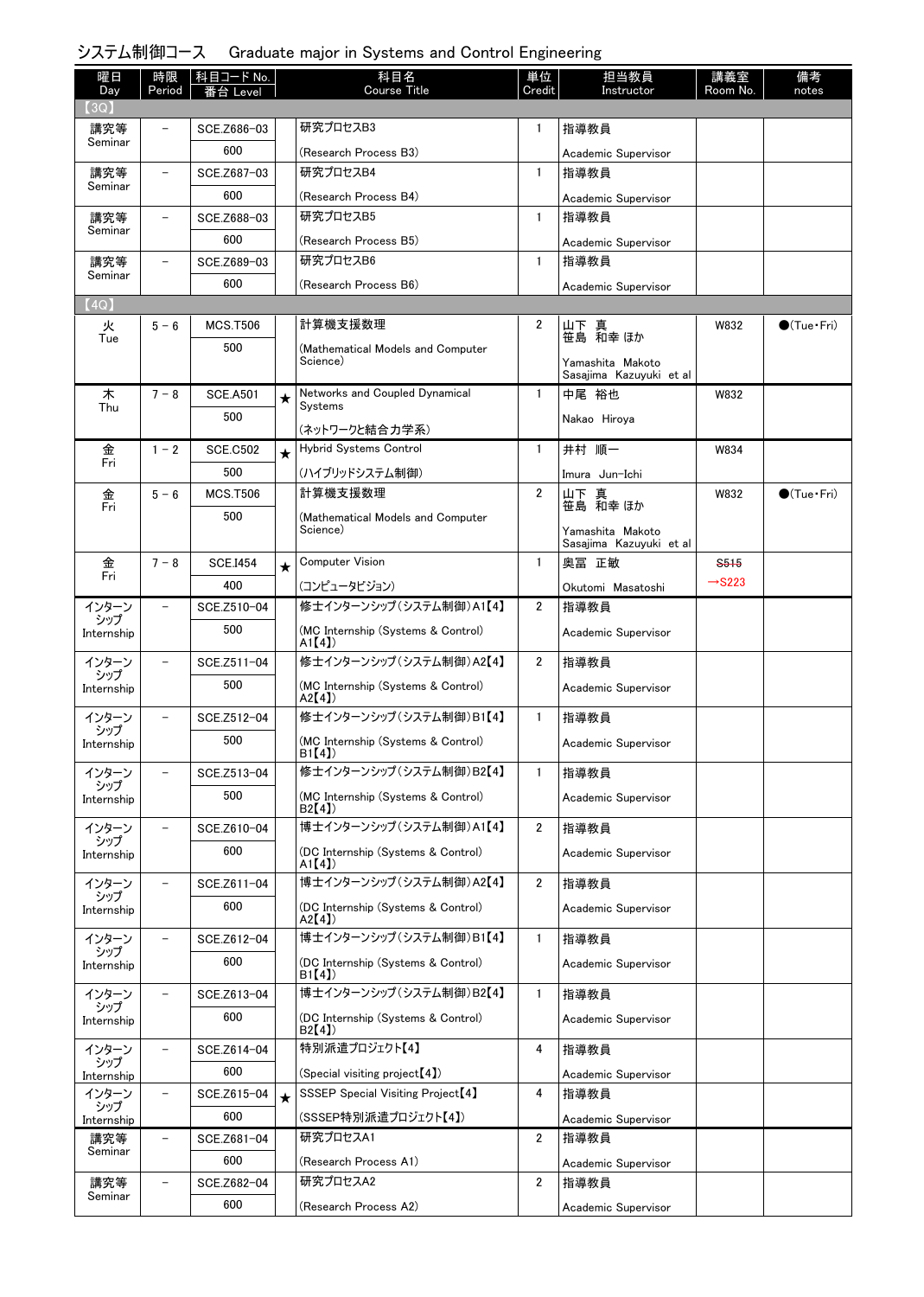| 曜日<br>Day | 時限<br>Period             | 科目コード No.<br>番台 Level | 科目名<br>Course Title   | 単位<br>Credit   | 担当教員<br>Instructor  | 講義室<br>Room No. | 備考<br>notes |
|-----------|--------------------------|-----------------------|-----------------------|----------------|---------------------|-----------------|-------------|
| [4Q]      |                          |                       |                       |                |                     |                 |             |
| 講究等       | $\overline{\phantom{0}}$ | SCE.Z683-04           | 研究プロセスA3              | $\overline{2}$ | 指導教員                |                 |             |
| Seminar   |                          | 600                   | (Research Process A3) |                | Academic Supervisor |                 |             |
| 講究等       | $\overline{\phantom{0}}$ | SCE.Z684-04           | 研究プロセスB1              |                | 指導教員                |                 |             |
| Seminar   |                          | 600                   | (Research Process B1) |                | Academic Supervisor |                 |             |
| 講究等       | $\overline{\phantom{0}}$ | SCE.Z685-04           | 研究プロセスB2              |                | 指導教員                |                 |             |
| Seminar   |                          | 600                   | (Research Process B2) |                | Academic Supervisor |                 |             |
| 講究等       | $\overline{\phantom{0}}$ | SCE.Z686-04           | 研究プロセスB3              |                | 指導教員                |                 |             |
| Seminar   |                          | 600                   | (Research Process B3) |                | Academic Supervisor |                 |             |
| 講究等       |                          | SCE.Z687-04           | 研究プロセスB4              |                | 指導教員                |                 |             |
| Seminar   |                          | 600                   | (Research Process B4) |                | Academic Supervisor |                 |             |
| 講究等       |                          | SCE.Z688-04           | 研究プロセスB5              |                | 指導教員                |                 |             |
| Seminar   |                          | 600                   | (Research Process B5) |                | Academic Supervisor |                 |             |
| 講究等       | $\overline{\phantom{0}}$ | SCE.Z689-04           | 研究プロセスB6              |                | 指導教員                |                 |             |
| Seminar   |                          | 600                   | (Research Process B6) |                | Academic Supervisor |                 |             |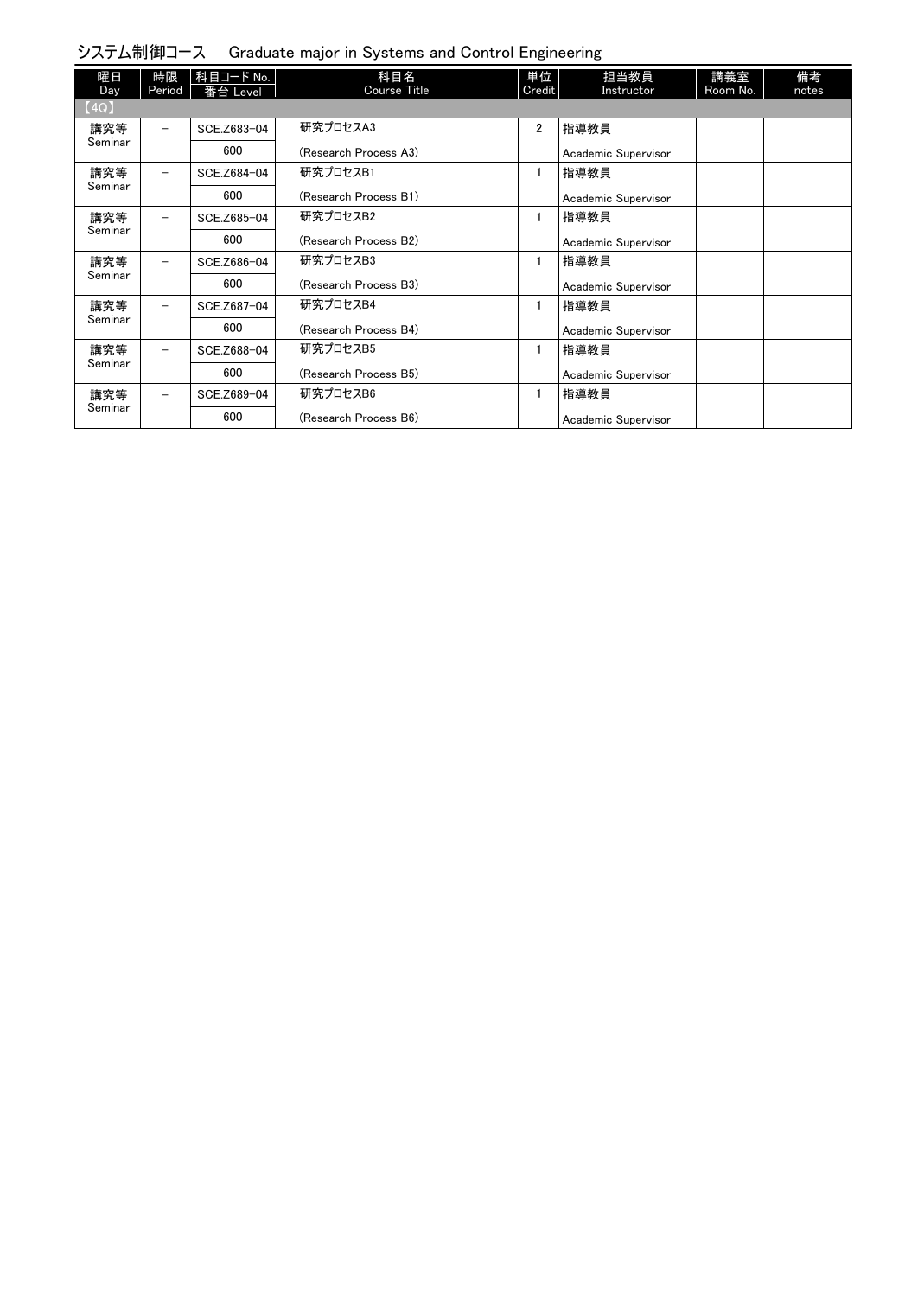# 電気電子コース Graduate major in Electrical and Electronic Engineering

| 曜日<br>Day         | 時限<br>Period             | <b>科目コード No.</b><br>番台 Level |            | 科目名<br><b>Course Title</b>                                       | 単位<br>Credit   | 担当教員<br>Instructor                  | 講義室<br>Room No. | 備考<br>notes    |
|-------------------|--------------------------|------------------------------|------------|------------------------------------------------------------------|----------------|-------------------------------------|-----------------|----------------|
| $(3 \sim 4Q)$     |                          |                              |            |                                                                  |                |                                     |                 |                |
| 集中講義              |                          | EEE.R411                     | $\star$    | International Communication I                                    | 1              | 梶川 浩太郎<br>大見 俊一郎                    |                 | $O(3 \sim 4Q)$ |
| 等<br>Intensive    |                          | 400                          |            | (国際コミュニケーションI)                                                   |                |                                     |                 |                |
|                   |                          |                              |            |                                                                  |                | Kajikawa Kotaro<br>Ohmi Shun-Ichiro |                 |                |
| 集中講義              | $\overline{\phantom{a}}$ | <b>EEE.R421</b>              | $\bigstar$ | Academic Presentation I                                          | $\mathbf{1}$   | 梶川 浩太郎                              |                 | $O(3 \sim 4Q)$ |
| 等<br>Intensive    |                          | 400                          |            | (アカデミックプレゼンテーションI)                                               |                | 大見 俊一郎                              |                 |                |
|                   |                          |                              |            |                                                                  |                | Kajikawa Kotaro<br>Ohmi Shun-Ichiro |                 |                |
| 集中講義              |                          | EEE.Z471                     | $\star$    | Seminar for Cultivating International                            | $\overline{2}$ | 梶川 浩太郎<br>大見 俊一郎                    |                 | $O(3 \sim 4Q)$ |
| Intensive         |                          | 400                          |            | Understanding I                                                  |                |                                     |                 |                |
|                   |                          |                              |            | (国際交流演習I)                                                        |                | Kajikawa Kotaro<br>Ohmi Shun-Ichiro |                 |                |
| 集中講義              | $\overline{\phantom{0}}$ | EEE.R511                     | $\star$    | International Communication III                                  | $\mathbf{1}$   | 梶川 浩太郎                              |                 | $O(3 \sim 4Q)$ |
| 等<br>Intensive    |                          | 500                          |            | (国際コミュニケーションIII)                                                 |                | 大見 俊一郎                              |                 |                |
|                   |                          |                              |            |                                                                  |                | Kajikawa Kotaro<br>Ohmi Shun-Ichiro |                 |                |
| 集中講義              |                          | <b>EEE.R521</b>              | $\star$    | Academic Presentation III                                        | $\mathbf{1}$   | 梶川 浩太郎                              |                 | $O(3 \sim 4Q)$ |
| Intensive         |                          | 500                          |            | (アカデミックプレゼンテーションIII)                                             |                | 大見 俊一郎                              |                 |                |
|                   |                          |                              |            |                                                                  |                | Kajikawa Kotaro<br>Ohmi Shun-Ichiro |                 |                |
| 集中講義<br>等         | $\overline{\phantom{0}}$ | EEE.R551-02                  | $\star$    | Study Abroad (Master Course) A                                   | $\mathbf{1}$   | コース主任                               |                 | $O(3 \sim 4Q)$ |
| Intensive         |                          | 500                          |            | (海外留学(修士)A)                                                      |                | Head                                |                 |                |
| 集中講義<br>等         | $\overline{\phantom{0}}$ | EEE.R552-02                  | $\star$    | Study Abroad (Master Course) B                                   | $\overline{2}$ | コース主任                               |                 | $O(3 \sim 4Q)$ |
| Intensive         |                          | 500                          |            | (海外留学(修士)B)                                                      |                | Head                                |                 |                |
| 集中講義<br>等         | $\overline{\phantom{0}}$ | EEE.R553-02                  | $\star$    | Study Abroad (Master Course) C                                   | 4              | コース主任                               |                 | $O(3 \sim 4Q)$ |
| Intensive         |                          | 500                          |            | (海外留学(修士)C)                                                      |                | Head                                |                 |                |
| 集中講義<br>等         |                          | EEE.R554-02                  | $\bigstar$ | Study Abroad (Master Course) D                                   | 6              | コース主任                               |                 | $O(3 \sim 4Q)$ |
| Intensive         |                          | 500                          |            | (海外留学(修士)D)                                                      |                | Head                                |                 |                |
| 集中講義<br>等         | $\overline{\phantom{0}}$ | EEE.G612                     |            | 電気電子工学特別講義第二                                                     | $\mathbf{1}$   | コース主任                               |                 | $O(3 \sim 4Q)$ |
| Intensive         |                          | 600                          |            | (Special Lecture II on Electrical and<br>Electronic Engineering) |                | Head                                |                 |                |
| 集中講義              | $\overline{\phantom{a}}$ | EEE.R601-02                  |            | 教授法トレーニング                                                        | $\mathbf{1}$   | コース主任                               |                 | $O(3 \sim 4Q)$ |
| 等<br>Intensive    |                          | 600                          |            | (Training on Teaching Technique)                                 |                | Head                                |                 |                |
| 集中講義<br>等         |                          | EEE.R611-02                  |            | Doctor Course Colloquium                                         | 1              | 庄司 雄哉                               |                 | $O(3 \sim 4Q)$ |
| Intensive         |                          | 600                          |            | (博士コロキウム)                                                        |                | Shoji Yuya                          |                 |                |
| 集中講義              | $\overline{\phantom{0}}$ | EEE.R621-02                  | $\star$    | <b>International Presentations</b>                               | $\mathbf{1}$   | コース主任                               |                 | $O(3 \sim 4Q)$ |
| Intensive         |                          | 600                          |            | (国際プレゼンテーション)                                                    |                | Head                                |                 |                |
| 集中講義<br>等         |                          | EEE.R631-02                  |            | 電気電子工学特別解析                                                       | $\overline{2}$ | コース主任                               |                 | $O(3 \sim 4Q)$ |
| Intensive         |                          | 600                          |            | (Special Analysis on Electrical and<br>Electronic Engineering)   |                | Head                                |                 |                |
| 集中講義              |                          | EEE.R641-02                  |            | 電気電子エ学実践研究                                                       | 2              | コース主任                               |                 | $O(3 \sim 4Q)$ |
| 等<br>Intensive    |                          | 600                          |            | (Practical Research on Electrical and                            |                | Head                                |                 |                |
| 集中講義              |                          | EEE.R651-02                  | $\star$    | Electronic Engineering)<br>Study Abroad (Doctor Course) A        | $\mathbf{1}$   | コース主任                               |                 | $O(3 \sim 4Q)$ |
| 等<br>Intensive    |                          | 600                          |            | (海外留学(博士)A)                                                      |                | Head                                |                 |                |
| 集中講義              |                          | EEE.R652-02                  | $\star$    | Study Abroad (Doctor Course) B                                   | 2              | コース主任                               |                 | $O(3 \sim 4Q)$ |
| 等<br>Intensive    |                          | 600                          |            | (海外留学(博士)B)                                                      |                | Head                                |                 |                |
| 集中講義              | $\equiv$                 | EEE.R653-02                  | $\star$    | Study Abroad (Doctor Course) C                                   | 4              | コース主任                               |                 | $O(3 \sim 4Q)$ |
| 等<br>Intensive    |                          | 600                          |            | (海外留学(博士)C)                                                      |                | Head                                |                 |                |
| 集中講義              | $\overline{\phantom{0}}$ | EEE.R654-02                  | $\star$    | Study Abroad (Doctor Course) D                                   | 6              | コース主任                               |                 | $O(3 \sim 4Q)$ |
| Intensive         |                          | 600                          |            | (海外留学(博士)D)                                                      |                | Head                                |                 |                |
| インターン             |                          | EEE.R561-02                  |            | インターンシップ(修士)A                                                    | 1              | コース主任                               |                 | $O(3 \sim 4Q)$ |
| シップ<br>Internship |                          | 500                          |            | (Internship (Master Course) A)                                   |                | Head                                |                 |                |
| インターン<br>シップ      |                          | EEE.R562-02                  |            | インターンシップ(修士)B                                                    | 2              | コース主任                               |                 | $O(3 \sim 4Q)$ |
| Internship        |                          | 500                          |            | (Internship (Master Course) B)                                   |                | Head                                |                 |                |
| インターン<br>シップ      |                          | EEE.R563-02                  |            | インターンシップ(修士)C                                                    | 4              | コース主任                               |                 | $O(3 \sim 4Q)$ |
| Internship        |                          | 500                          |            | (Internship (Master Course) C)                                   |                | Head                                |                 |                |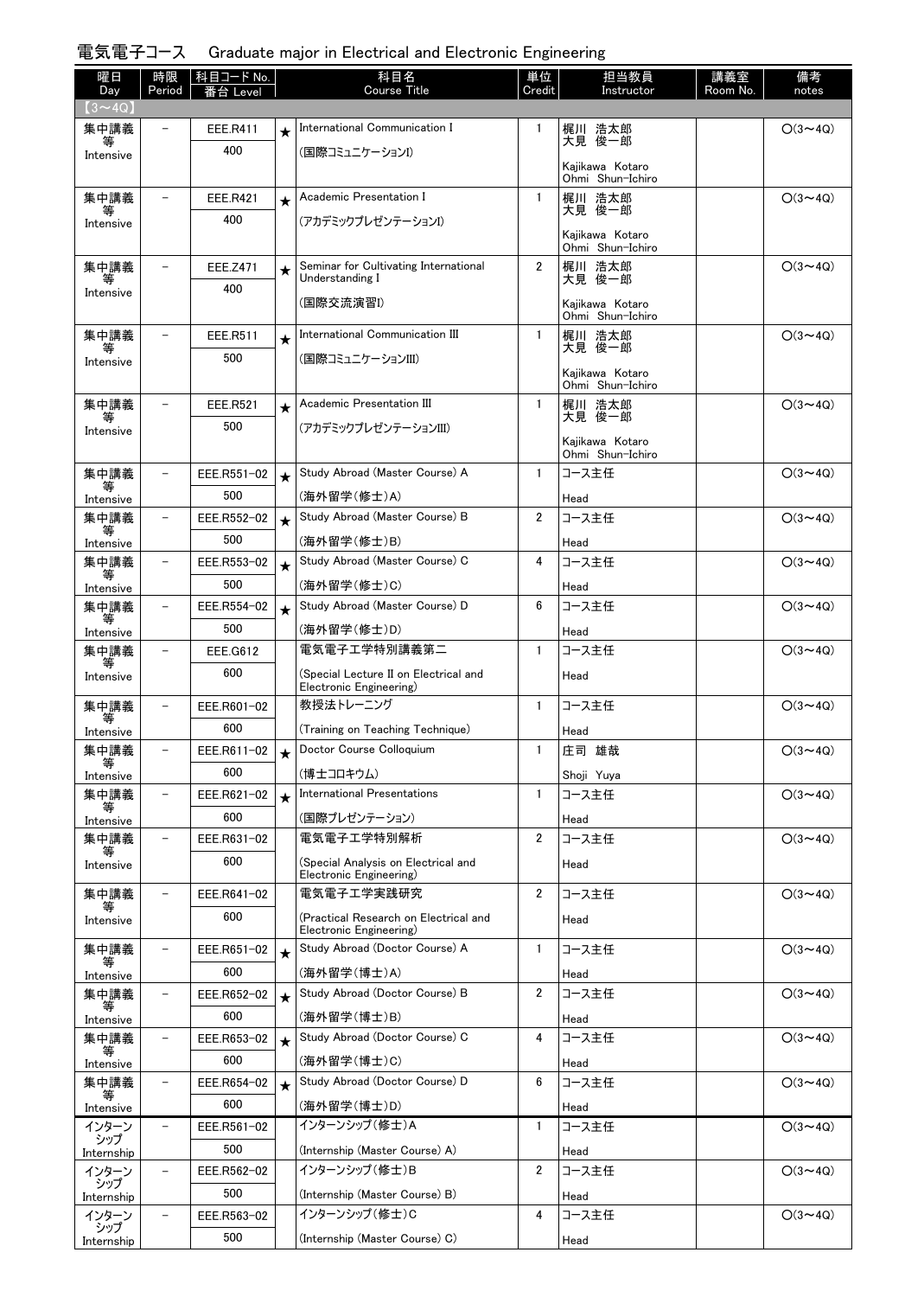| 電気電子コース Graduate major in Electrical and Electronic Engineering |  |  |  |  |
|-----------------------------------------------------------------|--|--|--|--|
|-----------------------------------------------------------------|--|--|--|--|

| 曜日                   | 時限                       | 科目コード No.       |         | 科目名                                                      | 単位             | 担当教員                              | 講義室              | 備考                                           |
|----------------------|--------------------------|-----------------|---------|----------------------------------------------------------|----------------|-----------------------------------|------------------|----------------------------------------------|
| Day<br>$(3 \sim 4Q)$ | Period                   | 番台 Level        |         | <b>Course Title</b>                                      | Credit         | Instructor                        | Room No.         | notes                                        |
| インターン                |                          | EEE.R564-02     |         | インターンシップ (修士)D                                           | 6              | コース主任                             |                  | $O(3 \sim 4Q)$                               |
| シップ<br>Internship    |                          | 500             |         | (Internship (Master Course) D)                           |                | Head                              |                  |                                              |
| インターン                | $\overline{\phantom{0}}$ | EEE.R661-02     |         | インターンシップ (博士)A                                           | 1              | コース主任                             |                  | $O(3 \sim 4Q)$                               |
| シップ<br>Internship    |                          | 600             |         | (Internship (Doctor Course) A)                           |                | Head                              |                  |                                              |
| インターン                | $\overline{\phantom{0}}$ | EEE.R662-02     |         | インターンシップ (博士)B                                           | $\overline{2}$ | コース主任                             |                  | $O(3 \sim 4Q)$                               |
| シップ<br>Internship    |                          | 600             |         | (Internship (Doctor Course) B)                           |                | Head                              |                  |                                              |
| インターン<br>シップ         | $\overline{\phantom{0}}$ | EEE.R663-02     |         | インターンシップ(博士)C                                            | 4              | コース主任                             |                  | $O(3 \sim 4Q)$                               |
| Internship           |                          | 600             |         | (Internship (Doctor Course) C)                           |                | Head                              |                  |                                              |
| インターン<br>シップ         | $\overline{\phantom{0}}$ | EEE.R664-02     |         | インターンシップ (博士)D                                           | 6              | コース主任                             |                  | $O(3 \sim 4Q)$                               |
| Internship           |                          | 600             |         | (Internship (Doctor Course) D)                           |                | Head                              |                  |                                              |
| 清華大<br>at            | $\qquad \qquad -$        | <b>MAT.M421</b> | $\star$ | Advanced Course of Quantum Chemistry                     | $\overline{2}$ | 岩本 光正                             | 清華大学開<br>講科目     | $O(3 \sim 4Q)$                               |
| Tsinghua<br>Univ.    |                          | 400             |         | (量子化学特論(材))                                              |                | Iwamoto Mitsumasa                 |                  |                                              |
| 清華大<br>at            | $\qquad \qquad -$        | <b>MAT.P483</b> | $\star$ | Soft Materials                                           | $\overline{2}$ | 中嶋 健<br>淺井 茂雄                     | 清華大学開<br>講科目     | $O(3 \sim 4Q)$                               |
| Tsinghua             |                          | 400             |         | (ソフトマテリアル)                                               |                | Nakajima Ken                      |                  |                                              |
| Univ.                |                          |                 |         |                                                          |                | Asai Shigeo                       |                  |                                              |
| 講究等<br>Seminar       | $\overline{\phantom{0}}$ | <b>EEE.Z492</b> |         | 電気電子工学講究F1                                               | $\overline{2}$ | 指導教員                              |                  | $O(3 \sim 4Q)$                               |
|                      |                          | 400             |         | (Seminar F1 on Electrical and Electronic<br>Engineering) |                | Academic Supervisor               |                  |                                              |
| 講究等                  |                          | <b>EEE.Z592</b> |         | 電気電子エ学講究F2                                               | $\overline{2}$ | 指導教員                              |                  | $O(3 \sim 4Q)$                               |
| Seminar              |                          | 500             |         | (Seminar F2 on Electrical and Electronic<br>Engineering) |                | Academic Supervisor               |                  |                                              |
| 講究等                  |                          | <b>EEE.Z692</b> |         | 電気電子エ学講究F3                                               | $\overline{2}$ | 指導教員                              |                  | $O(3 \sim 4Q)$                               |
| Seminar              |                          | 600             |         | (Seminar F3 on Electrical and Electronic<br>Engineering) |                | Academic Supervisor               |                  |                                              |
| 講究等                  |                          | <b>EEE.Z694</b> |         | 電気電子工学講究F4                                               | $\overline{2}$ | 指導教員                              |                  | $O(3 \sim 4Q)$                               |
| Seminar              |                          | 600             |         | (Seminar F4 on Electrical and Electronic<br>Engineering) |                | Academic Supervisor               |                  |                                              |
| 講究等<br>Seminar       |                          | <b>EEE.Z696</b> |         | 電気電子工学講究F5                                               | $\overline{2}$ | 指導教員                              |                  | $O(3 \sim 4Q)$                               |
|                      |                          | 600             |         | (Seminar F5 on Electrical and Electronic<br>Engineering) |                | Academic Supervisor               |                  |                                              |
| 13Q                  |                          |                 |         |                                                          |                |                                   |                  |                                              |
| 月<br>Mon             | $1 - 2$                  | EEE.D461        |         | オプトエレクトロニクス                                              | 2              | 宮本 智之                             | G221             | $\bullet$ (Mon Thu)<br><b>ACEEES</b>         |
|                      |                          | 400             |         | (Optoelectronics)                                        |                | Miyamoto Tomoyuki                 |                  |                                              |
| 月<br>Mon             | $1 - 2$                  | <b>EEE.S411</b> | $\star$ | Guided Wave Circuit Theory                               | $\overline{2}$ | 水本 哲弥                             | S011             | $\bullet$ (Mon Thu)<br><b>ACEEES</b>         |
|                      |                          | 400             |         | (導波回路論)<br>イメージング材料                                      |                | Mizumoto Tetsuya                  |                  |                                              |
| 月<br>Mon             | $3 - 4$                  | EEE.D421<br>400 |         |                                                          | $\overline{2}$ | 飯野 裕明                             | G221             | $\bullet$ (Mon Thu)<br><b>ACEEES</b>         |
|                      | $3 - 4$                  | MAT.M407-01     |         | (Imaging Materials)<br>固体物理特論【a】                         | $\overline{2}$ | Iino Hiroaki<br>中辻 寬              |                  | $\bullet$ (Mon · Thu)                        |
| 月<br>Mon             |                          | 400             |         |                                                          |                | 合田 義弘                             | J234             | <b>ACEEES</b>                                |
|                      |                          |                 |         | (Advanced Solid State Physics [a])                       |                | Nakatsuji Kan<br>Gohda Yoshihiro  |                  |                                              |
| 月                    | $3 - 4$                  | <b>XEG.S404</b> | $\star$ | Graph Theory with Engineering                            | $\mathbf{1}$   | Wimer Shmuel                      | S321             |                                              |
| Mon                  |                          | 400             |         | Application<br>(グラフ理論とその応用)                              |                |                                   |                  |                                              |
| 月                    | $3 - 4$                  | EEE.P501        | $\star$ | Magnetic Levitation and Magnetic                         | $\overline{2}$ | 千葉 明                              | S224             | $\bullet$ (Mon Thu)                          |
| Mon                  |                          | 500             |         | Suspension                                               |                | Chiba Akira                       |                  | <b>ACEEES</b>                                |
|                      |                          |                 |         | (磁気浮上と磁気支持工学)                                            |                |                                   |                  |                                              |
| 月<br>Mon             | $5 - 6$                  | EEE.P511        |         | 環境・電力エネルギー特論                                             | $\overline{2}$ | 葛本 昌樹                             | S <sub>223</sub> | $\bullet$ (Mon $\cdot$ Wed)<br><b>ACEEES</b> |
|                      |                          | 500             |         | (Environment and Electric Energy)                        |                | Kuzumoto Masaki                   |                  |                                              |
| 火<br>Tue             | $1 - 2$                  | <b>EEE.P461</b> | $\star$ | <b>Pulsed Power Technology</b>                           | $\overline{2}$ | 安岡 康一<br>竹内 希                     | S321             | $\bullet$ (Tue•Fri)<br><b>ACEEES</b>         |
|                      |                          | 400             |         | (パルスパワーエ学)                                               |                | Yasuoka Koichi<br>Takeuchi Nozomi |                  |                                              |
| 火                    | $5 - 6$                  | <b>ICT.I415</b> | $\star$ | <b>VLSI System Design</b>                                | $\overline{2}$ | 一色 剛                              | S622             | $\bullet$ (Tue•Fri)                          |
| Tue                  |                          | 400             |         | (VLSIシステム設計)                                             |                | Isshiki Tsuyoshi                  |                  | <b>ACEEES</b>                                |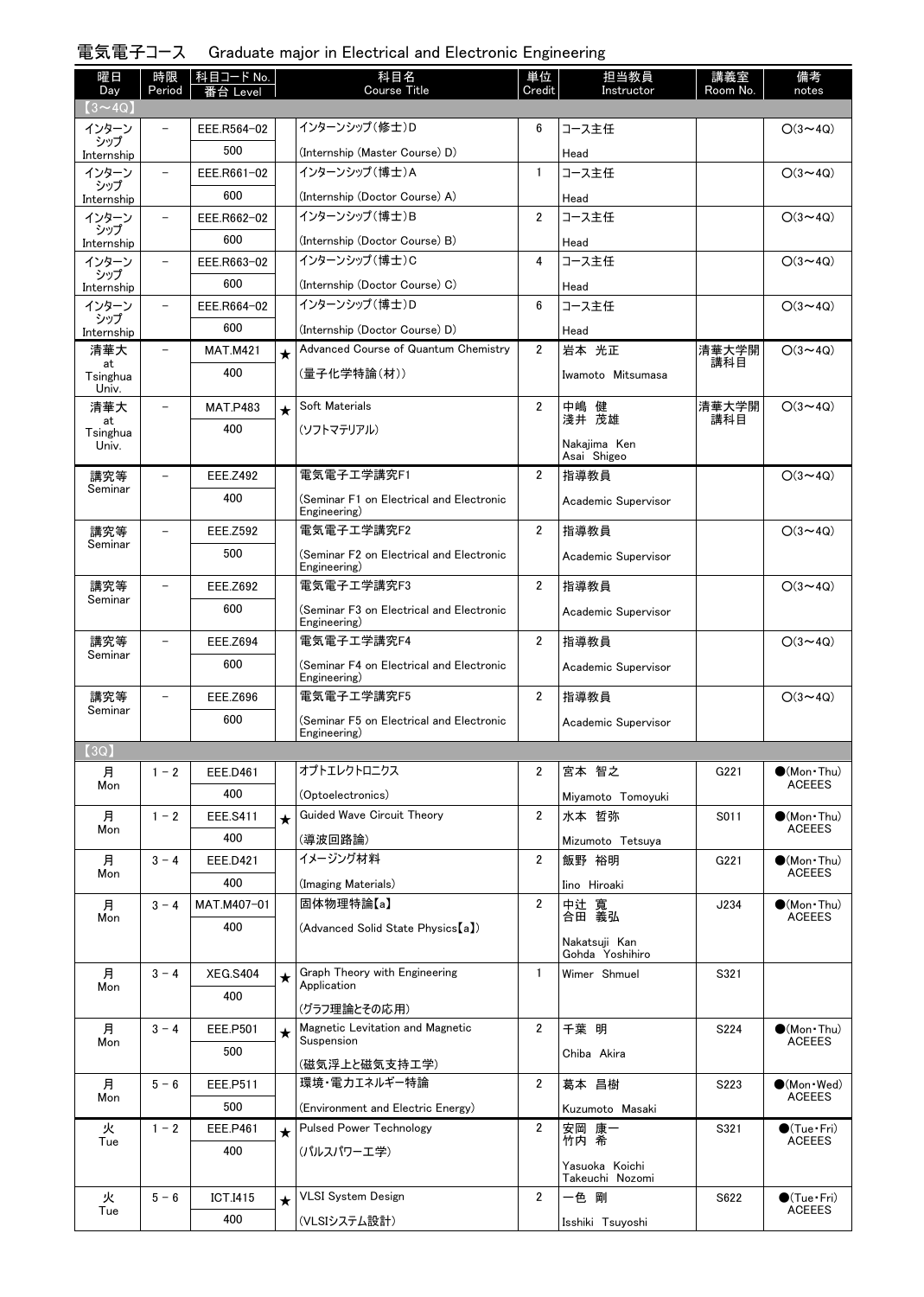| 電気電子コース Graduate major in Electrical and Electronic Engineering |  |  |  |  |  |  |  |
|-----------------------------------------------------------------|--|--|--|--|--|--|--|
|-----------------------------------------------------------------|--|--|--|--|--|--|--|

| 曜日<br>Day | 時限<br>Period      | │科目コード No.<br>番台 Level |         | 科目名<br><b>Course Title</b>                     | 単位<br>Credit   | 担当教員<br>Instructor                 | 講義室<br>Room No. | 備考<br>notes                                  |
|-----------|-------------------|------------------------|---------|------------------------------------------------|----------------|------------------------------------|-----------------|----------------------------------------------|
| (3Q)      |                   |                        |         |                                                |                |                                    |                 |                                              |
| 火<br>Tue  | $5 - 6$           | EEE.D511               | $\star$ | <b>Magnetism and Spintronics</b>               | 2              | 中川 茂樹<br>Pham Namhai               | S224            | $\bullet$ (Tue•Fri)<br><b>ACEEES</b>         |
|           |                   | 500                    |         | (磁性・スピンエ学特論)                                   |                |                                    |                 |                                              |
|           |                   |                        |         |                                                |                | Nakagawa Shigeki<br>Pham Namhai    |                 |                                              |
| 火         | $7 - 8$           | EEE.P411               | $\star$ | Advanced Course of Power Electronics           | $\overline{2}$ | 藤田 英明<br>萩原 誠                      | S223            | $\bullet$ (Tue · Thu)                        |
| Tue       |                   | 400                    |         | (パワーエレクトロニクス特論)                                |                |                                    |                 | <b>ACEEES</b>                                |
|           |                   |                        |         |                                                |                | Fuiita Hideaki<br>Hagiwara Makoto  |                 |                                              |
| 水         | $1 - 2$           | <b>EEE.D501</b>        | $\star$ | Dielectric Property and Organic Devices        | $\overline{2}$ | 間中 孝彰                              | S223            | $\bullet$ (Wed•Fri)                          |
| Wed       |                   | 500                    |         | (誘電体物性・有機デバイス特論)                               |                | Manaka Takaaki                     |                 | <b>ACEEES</b>                                |
| 水         | $5 - 6$           | EEE.P511               |         | 環境・電力エネルギー特論                                   | $\overline{2}$ | 葛本 昌樹                              | S223            | $(Mon$ $Wed)$<br><b>ACEEES</b>               |
| Wed       |                   | 500                    |         | (Environment and Electric Energy)              |                | Kuzumoto Masaki                    |                 |                                              |
| 木<br>Thu  | $1 - 2$           | <b>EEE.D461</b>        |         | オプトエレクトロニクス                                    | $\overline{2}$ | 宮本 智之                              | G221            | $\bullet$ (Mon Thu)<br><b>ACEEES</b>         |
|           |                   | 400                    |         | (Optoelectronics)                              |                | Miyamoto Tomoyuki                  |                 |                                              |
| 木<br>Thu  | $1 - 2$           | EEE.S411               | $\star$ | Guided Wave Circuit Theory                     | $\overline{2}$ | 水本 哲弥                              | S011            | $\bullet$ (Mon · Thu)<br><b>ACEEES</b>       |
|           |                   | 400                    |         | (導波回路論)                                        |                | Mizumoto Tetsuya                   |                 |                                              |
| 木<br>Thu  | $3 - 4$           | EEE.D421               |         | イメージング材料                                       | $\overline{2}$ | 飯野 裕明                              | G221            | $\bullet$ (Mon Thu)<br><b>ACEEES</b>         |
|           |                   | 400                    |         | (Imaging Materials)                            |                | Iino Hiroaki                       |                 |                                              |
| 木<br>Thu  | $3 - 4$           | MAT.M407-01            |         | 固体物理特論【a】                                      | $\overline{2}$ | 中辻 寬<br>合田 義弘                      | J234            | $\bullet$ (Mon•Thu)<br><b>ACEEES</b>         |
|           |                   | 400                    |         | (Advanced Solid State Physics [a])             |                | Nakatsuji Kan                      |                 |                                              |
|           |                   |                        |         |                                                |                | Gohda Yoshihiro                    |                 |                                              |
| 木<br>Thu  | $3 - 4$           | <b>XEG.S405</b>        | $\star$ | Topics in Digital VLSI Design                  | $\mathbf{1}$   | Wimer Shmuel                       | S321            |                                              |
|           |                   | 400                    |         | (ディジタルVLSI設計)                                  |                |                                    |                 |                                              |
| 木<br>Thu  | $3 - 4$           | EEE.P501               | $\star$ | Magnetic Levitation and Magnetic<br>Suspension | $\overline{2}$ | 千葉 明                               | S224            | $\bullet$ (Mon Thu)<br><b>ACEEES</b>         |
|           |                   | 500                    |         | (磁気浮上と磁気支持工学)                                  |                | Chiba Akira                        |                 |                                              |
| 木         | $3 - 4$           | <b>XEG.S605</b>        | $\star$ | Advanced Topics in Digital VLSI Design         | $\mathbf{1}$   | Wimer Shmuel                       | S321            |                                              |
| Thu       |                   | 600                    |         | (ディジタルVLSI設計特論)                                |                |                                    |                 |                                              |
| 木         | $5 - 6$           | EEE.P411               | $\star$ | Advanced Course of Power Electronics           | $\overline{2}$ | 藤田 英明<br>萩原 誠                      | S223            | $\bigcirc$ (Tue · Thu)                       |
| Thu       |                   | 400                    |         | (パワーエレクトロニクス特論)                                |                |                                    |                 | <b>ACEEES</b>                                |
|           |                   |                        |         |                                                |                | Fujita Hideaki<br>Hagiwara Makoto  |                 |                                              |
| 金         | $1 - 2$           | <b>EEE.P461</b>        | $\star$ | <b>Pulsed Power Technology</b>                 | $\overline{2}$ | 安岡 康一                              | S321            | $\bigcirc$ (Tue · Fri)                       |
| Fri       |                   | 400                    |         | (パルスパワーエ学)                                     |                | 竹内 希                               |                 | <b>ACEEES</b>                                |
|           |                   |                        |         |                                                |                | Yasuoka Koichi<br>Takeuchi Nozomi  |                 |                                              |
| 金         | $5 - 6$           | <b>ICT.I415</b>        | $\star$ | <b>VLSI System Design</b>                      | $\overline{2}$ | 一色 剛                               | S622            | $\bullet$ (Tue•Fri)                          |
| Fri       |                   | 400                    |         | (VLSIシステム設計)                                   |                | Isshiki Tsuyoshi                   |                 | <b>ACEEES</b>                                |
| 金<br>Fri  | $5 - 6$           | EEE.D511               | $\star$ | <b>Magnetism and Spintronics</b>               | $\overline{2}$ | 中川 茂樹<br>Pham Namhai               | S224            | $\bullet$ (Tue $\cdot$ Fri)<br><b>ACEEES</b> |
|           |                   | 500                    |         | (磁性・スピンエ学特論)                                   |                |                                    |                 |                                              |
|           |                   |                        |         |                                                |                | Nakagawa Shigeki<br>Pham Namhai    |                 |                                              |
| 金<br>Fri  | $7 - 8$           | EEE.D501               | $\star$ | Dielectric Property and Organic Devices        | $\overline{2}$ | 間中 孝彰                              | S223            | $\bullet$ (Wed•Fri)<br><b>ACEEES</b>         |
|           |                   | 500                    |         | (誘電体物性・有機デバイス特論)                               |                | Manaka Takaaki                     |                 |                                              |
| 集中講義      |                   | <b>EEE.D546</b>        |         | 半導体デバイスシミュレーション                                | $\mathbf{1}$   | 福田 浩一                              |                 | 9/29(1)<br>$10/13(\pm)$                      |
| Intensive |                   | 500                    |         | (Semiconductor device simulation)              |                | Fukuda Koichi                      |                 | $10/27($ 土<br>$11/10(\pm)$                   |
| 集中講義      |                   | EEE.D571-02            | $\star$ | Nano-Materials Electronics                     | $\overline{2}$ | 中川 茂樹<br>間中 孝彰                     |                 |                                              |
| Intensive |                   | 500                    |         | (ナノ材料電子)                                       |                |                                    |                 |                                              |
|           |                   |                        |         |                                                |                | Nakagawa Shigeki<br>Manaka Takaaki |                 |                                              |
| 集中講義      | $\qquad \qquad -$ | <b>EEE.D582</b>        | $\star$ | <b>Advanced Energy Electronics Devices</b>     | $\mathbf{1}$   | 久本大                                |                 | $11/9$ (金)<br>$11/13($ 火)                    |
| Intensive |                   | 500                    |         | (先端エネルギーエレクトロニクスデバイス)                          |                | Hisamoto Digh                      |                 | $\frac{11}{16}$<br>11/20(火)                  |
| (4Q)      |                   |                        |         |                                                |                |                                    |                 |                                              |
| 月         | $1 - 2$           | <b>EEE.S461</b>        |         | 光通信システム                                        | 2              | 植之原 裕行                             | S223, G311      | $\bullet$ (Mon•Thu)                          |
| Mon       |                   | 400                    |         | (Optical Communication Systems)                |                | 小山 二三夫                             |                 | 遠隔講義<br><b>ACEEES</b>                        |
|           |                   |                        |         |                                                |                | Uenohara Hiroyuki<br>Koyama Fumio  |                 |                                              |
|           |                   |                        |         |                                                |                |                                    |                 |                                              |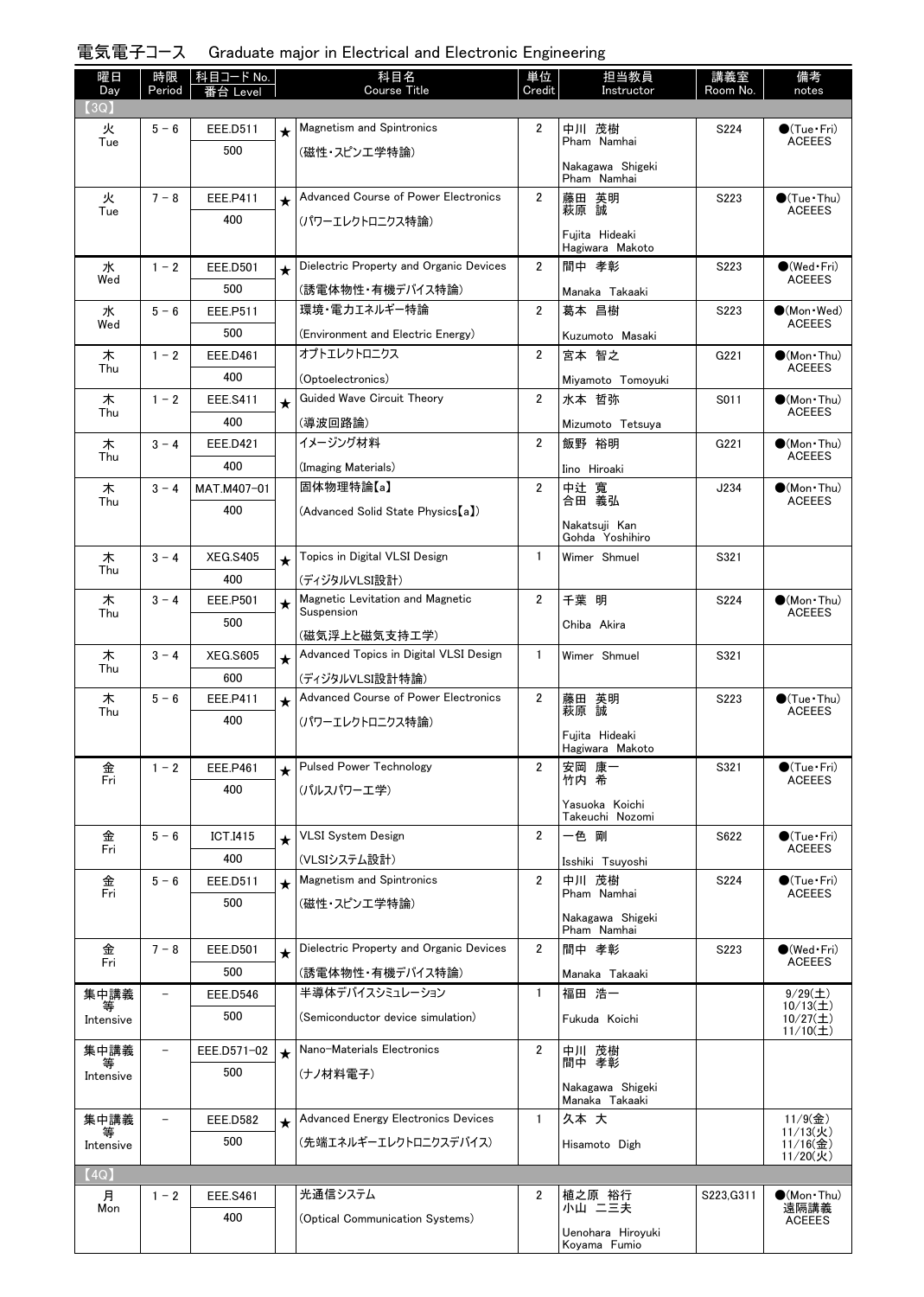|  | 電気電子コース Graduate major in Electrical and Electronic Engineering |  |  |  |
|--|-----------------------------------------------------------------|--|--|--|
|--|-----------------------------------------------------------------|--|--|--|

| 曜日<br>Day      | 時限<br>Period             | │科目コード No. │<br>番台 Level |            | 科目名<br><b>Course Title</b>                                        | 単位<br>Credit   | 担当教員<br>Instructor                          | 講義室<br>Room No. | 備考<br>notes                           |
|----------------|--------------------------|--------------------------|------------|-------------------------------------------------------------------|----------------|---------------------------------------------|-----------------|---------------------------------------|
| (4Q)           |                          |                          |            |                                                                   |                |                                             |                 |                                       |
| 月              | $3 - 4$                  | MAT.M402-01              | $\star$    | Characterization of Nanomaterials [a]                             | $\overline{2}$ | 曽根 正人<br>三宮 工                               | J234            | $\bigcirc$ (Mon Thu)<br><b>ACEEES</b> |
| Mon            |                          | 400                      |            | (ナノ材料計測【a】)                                                       |                |                                             |                 |                                       |
|                |                          |                          |            |                                                                   |                | Sone Masato<br>Sannomiya Takumi             |                 |                                       |
| 月              | $3 - 4$                  | <b>EEE.D551</b>          |            | Nano-Structure Devices                                            | $\overline{2}$ | 渡辺 正裕                                       | G113            | $\bullet$ (Mon Thu)                   |
| Mon            |                          |                          | $\star$    |                                                                   |                | 石橋 幸治                                       |                 | <b>ACEEES</b>                         |
|                |                          | 500                      |            | (ナノ構造デバイス)                                                        |                | Watanabe Masahiro                           |                 |                                       |
|                |                          |                          |            |                                                                   |                | Kouji Ishibashi                             |                 |                                       |
| 月              | $9 - 10$                 | <b>XEG.G401</b>          | $\star$    | Scientific Writing and Presentation Skills                        | $\overline{2}$ | Berrar Daniel                               | W621            | $\bigcirc$ (Mon·Thu)                  |
| Mon            |                          | 400                      |            | (学術ライティングとプレゼンテーション)                                              |                |                                             |                 | <b>ACEEES</b>                         |
| 火              | $3 - 4$                  | <b>EEE.D441</b>          | $\star$    | Information Storage Engineering                                   | $\overline{2}$ | ※ 城石 芳博                                     | S224            | $\bullet$ (Tue · Thu)                 |
| Tue            |                          | 400                      |            | (情報ストレージエ学)                                                       |                | X Shiroishi Yoshihiro                       |                 | <b>ACEEES</b>                         |
| 火              | $5 - 6$                  | EEE.D561                 |            | <b>Terahertz Devices and Systems</b>                              | $\overline{2}$ | 河野 行雄                                       | S223            | $\bullet$ (Tue•Fri)                   |
| Tue            |                          |                          | $\star$    |                                                                   |                |                                             |                 | <b>ACEEES</b>                         |
|                |                          | 500                      |            | (テラヘルツデバイス・システム)                                                  |                | Kawano Yukio                                |                 |                                       |
| 火<br>Tue       | $7 - 8$                  | <b>ENR.L530</b>          | $\star$    | Advanced functional electron devices                              | $\overline{2}$ | 波多野 睦子<br>小寺 哲夫                             | W932            | $\bullet$ (Tue•Fri)<br><b>ACEEES</b>  |
|                |                          | 500                      |            | (先端機能電子デバイス)                                                      |                |                                             |                 |                                       |
|                |                          |                          |            |                                                                   |                | Hatano Mutsuko<br>Kodera Tetsuo             |                 |                                       |
| 水              | $5 - 8$                  | <b>EEE.D521</b>          |            | 先進情報材料特論                                                          | $\overline{2}$ | 加藤 隆志                                       | G113            | □                                     |
| Wed            |                          | 500                      |            | (Advanced Materials in Information                                |                | Kato Takashi                                |                 | <b>ACEEES</b>                         |
|                |                          |                          |            | Technologies)                                                     |                |                                             |                 |                                       |
| 木              | $1 - 2$                  | EEE.D441                 | $\star$    | Information Storage Engineering                                   | $\overline{2}$ | ※ 城石 芳博                                     | S224            | $\bullet$ (Tue•Thu)                   |
| Thu            |                          | 400                      |            | (情報ストレージエ学)                                                       |                | X Shiroishi Yoshihiro                       |                 | <b>ACEEES</b>                         |
| 木              | $1 - 2$                  | <b>EEE.S461</b>          |            | 光通信システム                                                           | $\overline{2}$ | 植之原 裕行                                      | S223.G311       | $\bullet$ (Mon Thu)                   |
| Thu            |                          | 400                      |            | (Optical Communication Systems)                                   |                | 小山 二三夫                                      |                 | 遠隔講義<br><b>ACEEES</b>                 |
|                |                          |                          |            |                                                                   |                | Uenohara Hiroyuki                           |                 |                                       |
|                |                          |                          |            |                                                                   |                | Koyama Fumio                                |                 |                                       |
| 木<br>Thu       | $3 - 4$                  | MAT.M402-01              | $\star$    | Characterization of Nanomaterials [a]                             | $\overline{2}$ | 曽根 正人<br>三宮 王                               | J234            | $\bullet$ (Mon Thu)<br><b>ACEEES</b>  |
|                |                          | 400                      |            | (ナノ材料計測【a】)                                                       |                |                                             |                 |                                       |
|                |                          |                          |            |                                                                   |                | Sone Masato<br>Sannomiya Takumi             |                 |                                       |
| 木              | $3 - 4$                  | <b>EEE.D551</b>          | $\star$    | Nano-Structure Devices                                            | $\overline{2}$ | 渡辺 正裕                                       | G113            | $\bullet$ (Mon•Thu)                   |
| Thu            |                          | 500                      |            | (ナノ構造デバイス)                                                        |                | 石橋 幸治                                       |                 | <b>ACEEES</b>                         |
|                |                          |                          |            |                                                                   |                | Watanabe Masahiro                           |                 |                                       |
|                |                          |                          |            |                                                                   |                | Kouji Ishibashi                             |                 |                                       |
| 木<br>Thu       | $9 - 10$                 | <b>XEG.G401</b>          | $\bigstar$ | Scientific Writing and Presentation Skills                        | $\overline{2}$ | Berrar Daniel                               | W621            | $\bullet$ (Mon•Thu)<br><b>ACEEES</b>  |
|                |                          | 400                      |            | (学術ライティングとプレゼンテーション)                                              |                |                                             |                 |                                       |
| 金<br>Fri       | $3 - 4$                  | <b>GEG.T501</b>          |            | Introduction to Information and<br>Communication Technologies for | $\mathbf{1}$   | 山下 幸彦<br>髙田 潤一 ほか                           | S611            | <b>ACEEES</b>                         |
|                |                          | 500                      |            | Development                                                       |                |                                             |                 |                                       |
|                |                          |                          |            | (開発のための情報および通信技術)                                                 |                | Yamashita Yukihiko<br>Takada Jun-Ichi et al |                 |                                       |
| 金              | $5 - 6$                  | <b>EEE.D561</b>          | $\star$    | <b>Terahertz Devices and Systems</b>                              | $\overline{2}$ | 河野 行雄                                       | S223            | $\bullet$ (Tue · Fri)                 |
| Fri            |                          | 500                      |            | (テラヘルツデバイス・システム)                                                  |                | Kawano Yukio                                |                 | <b>ACEEES</b>                         |
|                | $7 - 8$                  |                          |            | Advanced functional electron devices                              | $\overline{2}$ | 波多野 睦子                                      |                 |                                       |
| 金<br>Fri       |                          | <b>ENR.L530</b>          | $\star$    |                                                                   |                | 小寺 哲夫                                       | W932            | $\bullet$ (Tue•Fri)<br><b>ACEEES</b>  |
|                |                          | 500                      |            | (先端機能電子デバイス)                                                      |                | Hatano Mutsuko                              |                 |                                       |
|                |                          |                          |            |                                                                   |                | Kodera Tetsuo                               |                 |                                       |
| 集中講義           | $\overline{\phantom{0}}$ | EEE.G601                 | $\star$    | Teaching Skills in English for Doctoral                           | $\mathbf{1}$   | X John Douglas Morris                       |                 |                                       |
| 等<br>Intensive |                          | 600                      |            | <b>Course Students</b>                                            |                |                                             |                 |                                       |
|                |                          |                          |            | (博士のための英語授業表現)                                                    |                |                                             |                 |                                       |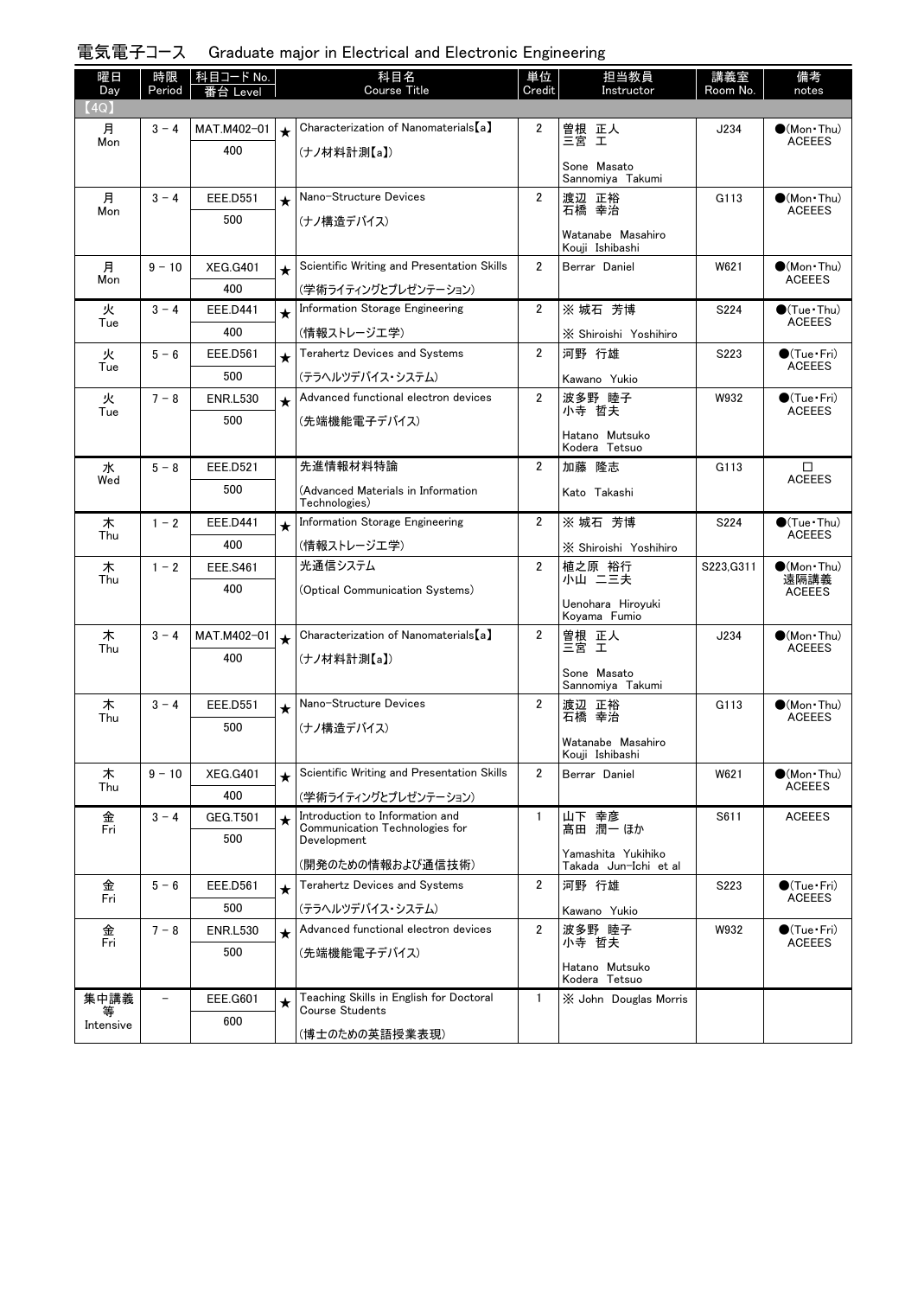### 情報通信コース Graduate major in Information and Communications Engineering

| 曜日                   | 時限             | 科目コード No.              |         | 科目名                                                                 | 単位             | 担当教員                                             | 講義室      | 備考                                   |
|----------------------|----------------|------------------------|---------|---------------------------------------------------------------------|----------------|--------------------------------------------------|----------|--------------------------------------|
| Day<br>$(3 \sim 4Q)$ | Period         | 番台 Level               |         | Course Title                                                        | Credit         | Instructor                                       | Room No. | notes                                |
| インターン                |                | ICT.0608-02            | $\star$ | Information and Communications                                      | 4              | 指導教員                                             |          | $O(3 \sim 4Q)$                       |
| シップ<br>Internship    |                | 600                    |         | Engineering Course Long-Term Off-<br>Campus Project (Doctor Course) |                | Academic Supervisor                              |          |                                      |
|                      |                |                        |         | (情報通信コース長期派遣プロジェクト(博士                                               |                |                                                  |          |                                      |
|                      |                | <b>ICT.Z492</b>        |         | 後期課程))<br>情報通信工学講究F1                                                | $\overline{2}$ | 指導教員                                             |          | $O(3 \sim 4Q)$                       |
| 講究等<br>Seminar       |                | 400                    |         | (Seminar in Information and                                         |                |                                                  |          |                                      |
|                      |                |                        |         | Communications Engineering F1)                                      |                | Academic Supervisor                              |          |                                      |
| 講究等<br>Seminar       |                | <b>ICT.Z592</b>        |         | 情報通信工学講究F2                                                          | $\overline{2}$ | 指導教員                                             |          | $O(3 \sim 4Q)$                       |
|                      |                | 500                    |         | (Seminar in Information and<br>Communications Engineering F2)       |                | Academic Supervisor                              |          |                                      |
| 講究等                  |                | <b>ICT.Z692</b>        |         | 情報通信工学講究F3                                                          | $\overline{2}$ | 指導教員                                             |          | $O(3 \sim 4Q)$                       |
| Seminar              |                | 600                    |         | (Seminar in Information and                                         |                | Academic Supervisor                              |          |                                      |
| 講究等                  | $\overline{a}$ | <b>ICT.Z694</b>        |         | Communications Engineering F3)<br>情報通信工学講究F4                        | $\overline{2}$ | 指導教員                                             |          | $O(3 \sim 4Q)$                       |
| Seminar              |                | 600                    |         | (Seminar in Information and                                         |                | Academic Supervisor                              |          |                                      |
|                      |                |                        |         | Communications Engineering F4)                                      |                |                                                  |          |                                      |
| 講究等<br>Seminar       |                | <b>ICT.Z696</b>        |         | 情報通信工学講究F5                                                          | $\overline{2}$ | 指導教員                                             |          | $O(3 \sim 4Q)$                       |
|                      |                | 600                    |         | (Seminar in Information and<br>Communications Engineering F5)       |                | Academic Supervisor                              |          |                                      |
| (3Q)                 |                |                        |         |                                                                     |                |                                                  |          |                                      |
| 月<br>Mon             | $1 - 2$        | <b>ICT.A413</b>        | $\star$ | <b>Communications and Computer</b><br>Engineering II                | 2              | 髙木 茂孝<br>中本 高道ほか                                 | S421     | $\bigcirc$ (Mon Thu)                 |
|                      |                | 400                    |         | (情報通信工学統合論II)                                                       |                |                                                  |          |                                      |
|                      |                |                        |         |                                                                     |                | Takagi Shigetaka<br>Nakamoto Takamichi et<br>al  |          |                                      |
| 月                    | $3 - 4$        | <b>XEG.S404</b>        | $\star$ | Graph Theory with Engineering                                       | $\mathbf{1}$   | Wimer Shmuel                                     | S321     |                                      |
| Mon                  |                | 400                    |         | Application                                                         |                |                                                  |          |                                      |
| 月                    | $3 - 4$        | <b>ICT.C511</b>        |         | (グラフ理論とその応用)<br>移動通信工学特論                                            | $\overline{2}$ | 府川 和彦                                            | S323     | $\bullet$ (Mon $\cdot$ Thu)          |
| Mon                  |                | 500                    |         | (Advanced Topics in Mobile                                          |                | Fukawa Kazuhiko                                  |          |                                      |
|                      |                |                        |         | Communications)                                                     |                |                                                  |          |                                      |
| 月<br>Mon             | $5 - 6$        | <b>ICT.S414</b>        | $\star$ | Advanced Signal Processing (ICT)                                    | $\overline{2}$ | 山田 功                                             | S322     | $\bullet$ (Mon $\cdot$ Thu)          |
|                      |                | 400                    |         | (信号処理特論(情報通信))                                                      |                | Yamada Isao                                      |          |                                      |
| 月<br>Mon             | $7 - 8$        | <b>ICT.C417</b>        |         | データ通信システム                                                           | $\overline{2}$ | ※ 及川 直也<br>※ 本橋 賢二                               | S323     | $\bullet$ (Mon Thu)                  |
|                      |                | 400                    |         | (Data Communication System)                                         |                | X Oikawa Naova                                   |          |                                      |
|                      |                |                        |         | Advanced Information and                                            |                | X Motohashi Kenji                                |          |                                      |
| 月<br>Mon             | $7 - 8$        | <b>ICT.A512</b>        | $\star$ | Communication Theory                                                | $\overline{2}$ | 植松 友彦<br>笠井 健太                                   | S321     | $\bullet$ (Mon Thu)                  |
|                      |                | 500                    |         | (情報通信理論)                                                            |                | Uyematsu Tomohiko                                |          |                                      |
|                      | $1 - 2$        |                        |         | 脳の超並列モデルと数理的基礎                                                      | $\overline{2}$ | Kasai Kenta<br>熊澤 逸夫                             |          |                                      |
| 火<br>Tue             |                | <b>ICT.H416</b><br>400 |         | (Statistical Theories for Brain and                                 |                |                                                  | G224     | $\bullet$ (Tue · Fri)                |
|                      |                |                        |         | Parallel Computing)                                                 |                | Kumazawa Itsuo                                   |          |                                      |
| 火<br>Tue             | $3 - 4$        | <b>ICT.H513</b>        |         | IT社会と情報セキュリティ                                                       | $\overline{2}$ | 大山 永昭<br>岩丸 良明 ほか                                | G221     | $\bullet$ (Tue•Fri)                  |
|                      |                | 500                    |         | (IT Society and Information Security)                               |                | Ohyama Nagaaki                                   |          |                                      |
|                      |                |                        |         |                                                                     |                | Iwamaru Yoshiaki et al                           |          |                                      |
| 火<br>Tue             | $5 - 6$        | <b>ICT.I415</b>        | $\star$ | VLSI System Design                                                  | $\overline{2}$ | 一色 剛                                             | S622     | $\bullet$ (Tue•Fri)<br><b>ACEEES</b> |
|                      |                | 400                    |         | (VLSIシステム設計)                                                        |                | Isshiki Tsuyoshi                                 |          |                                      |
| 火<br>Tue             | $7 - 8$        | <b>ICT.C412</b>        |         | 先端通信システム特論                                                          | $\overline{2}$ | ※ 原崎 秀信<br>※ 塚田 正人ほか                             | S322     | $\bigcirc$ (Tue · Fri)               |
|                      |                | 400                    |         | (Advanced Communication System<br>Engineering)                      |                | X Harasaki Hidenobu<br>X Tsukada Masato et<br>al |          |                                      |
| 木                    | $1 - 2$        | <b>ICT.A413</b>        | $\star$ | <b>Communications and Computer</b>                                  | $\overline{2}$ | 髙木 茂孝<br>中本 高道ほか                                 | S421     | $\bullet$ (Mon Thu)                  |
| Thu                  |                | 400                    |         | Engineering II                                                      |                |                                                  |          |                                      |
|                      |                |                        |         | (情報通信工学統合論II)                                                       |                | Takagi Shigetaka<br>Nakamoto Takamichi et<br>al  |          |                                      |
| 木                    | $3 - 4$        | <b>XEG.S405</b>        | $\star$ | Topics in Digital VLSI Design                                       | $\mathbf{1}$   | Wimer Shmuel                                     | S321     |                                      |
| Thu                  |                | 400                    |         | (ディジタルVLSI設計)                                                       |                |                                                  |          |                                      |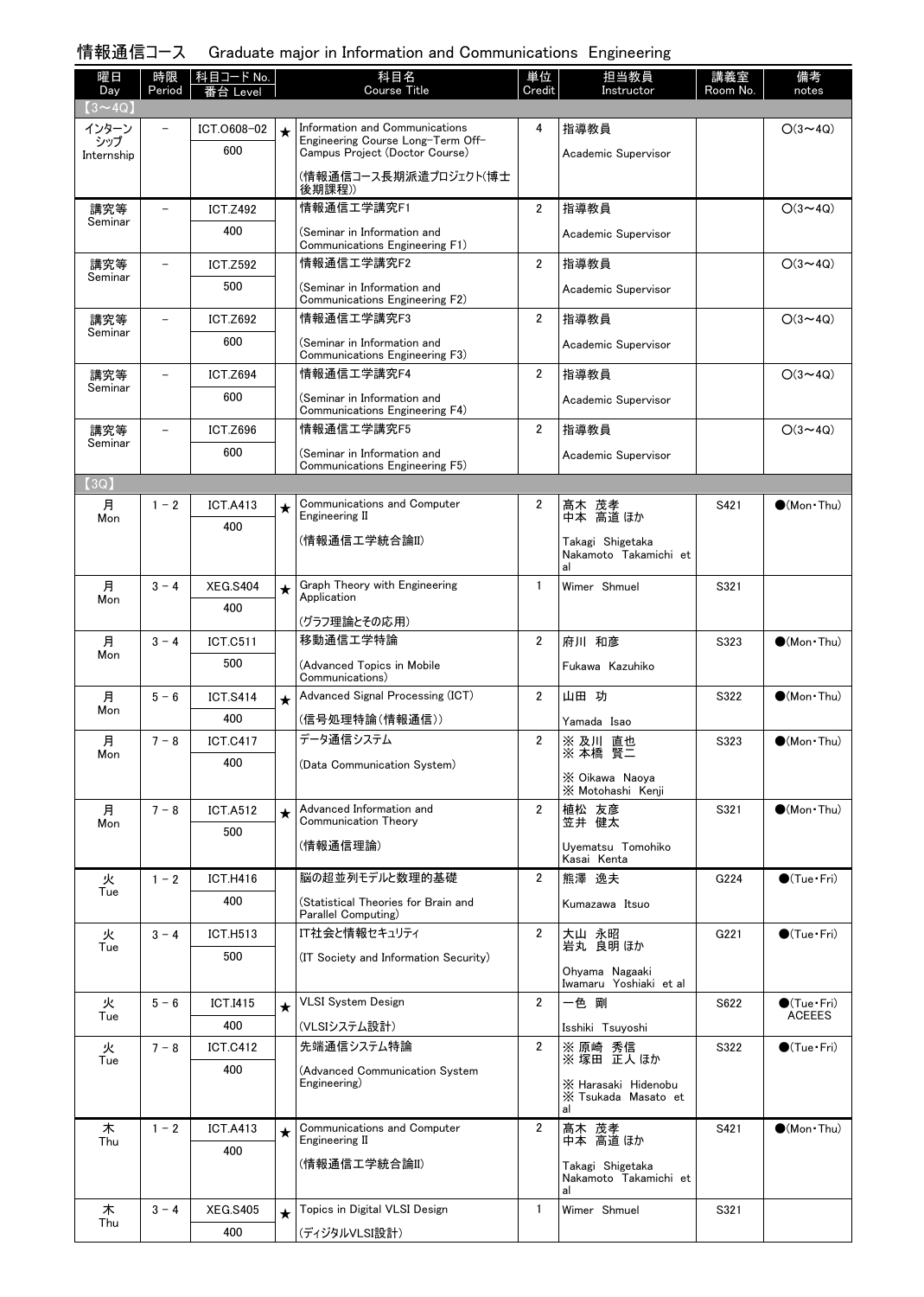| 情報通信コース Graduate major in Information and Communications Engineering |  |
|----------------------------------------------------------------------|--|
|----------------------------------------------------------------------|--|

| 曜日                | 時限                       | 科目コード No.       |         | 科目名<br><b>Course Title</b>                                                                                  | 単位<br>Credit   | 担当教員                                             | 講義室        | 備考                     |
|-------------------|--------------------------|-----------------|---------|-------------------------------------------------------------------------------------------------------------|----------------|--------------------------------------------------|------------|------------------------|
| Day<br>(3Q)       | Period                   | 台<br>Level      |         |                                                                                                             |                | Instructor                                       | Room No.   | notes                  |
| 木                 | $3 - 4$                  | <b>ICT.C511</b> |         | 移動通信工学特論                                                                                                    | 2              | 府川 和彦                                            | S323       | $\bullet$ (Mon Thu)    |
| Thu               |                          | 500             |         | (Advanced Topics in Mobile<br>Communications)                                                               |                | Fukawa Kazuhiko                                  |            |                        |
| 木                 | $3 - 4$                  | <b>XEG.S605</b> | $\star$ | Advanced Topics in Digital VLSI Design                                                                      | $\mathbf{1}$   | Wimer Shmuel                                     | S321       |                        |
| Thu               |                          | 600             |         | (ディジタルVLSI設計特論)                                                                                             |                |                                                  |            |                        |
| 木<br>Thu          | $5 - 6$                  | <b>ICT.S414</b> | $\star$ | Advanced Signal Processing (ICT)                                                                            | $\overline{2}$ | 山田 功                                             | S322       | $\bigcirc$ (Mon Thu)   |
|                   |                          | 400             |         | (信号処理特論(情報通信))                                                                                              |                | Yamada Isao                                      |            |                        |
| 木<br>Thu          | $7 - 8$                  | <b>ICT.C417</b> |         | データ通信システム                                                                                                   | $\overline{2}$ | ※及川 直也<br>※本橋 賢三                                 | S323       | $\bullet$ (Mon Thu)    |
|                   |                          | 400             |         | (Data Communication System)                                                                                 |                | X Oikawa Naoya<br>X Motohashi Kenji              |            |                        |
| 木<br>Thu          | $7 - 8$                  | <b>ICT.A512</b> | $\star$ | Advanced Information and<br>Communication Theory                                                            | $\overline{2}$ | 植松 友彦<br>笠井 健太                                   | S321       | $\bigcirc$ (Mon Thu)   |
|                   |                          | 500             |         | (情報通信理論)                                                                                                    |                | Uvematsu Tomohiko                                |            |                        |
|                   |                          |                 |         |                                                                                                             |                | Kasai Kenta                                      |            |                        |
| 金<br>Fri          | $1 - 2$                  | <b>ICT.H416</b> |         | 脳の超並列モデルと数理的基礎                                                                                              | $\overline{2}$ | 熊澤 逸夫                                            | G224       | $\bigcirc$ (Tue·Fri)   |
|                   |                          | 400             |         | (Statistical Theories for Brain and<br>Parallel Computing)                                                  |                | Kumazawa Itsuo                                   |            |                        |
| 金<br>Fri          | $3 - 4$                  | ICT.H513        |         | IT社会と情報セキュリティ                                                                                               | 2              | 大山 永昭<br>岩丸 良明 ほか                                | G221       | $\bigcirc$ (Tue · Fri) |
|                   |                          | 500             |         | (IT Society and Information Security)                                                                       |                | Ohyama Nagaaki<br>Iwamaru Yoshiaki et al         |            |                        |
| 金                 | $5 - 6$                  | <b>ICT.I415</b> | $\star$ | <b>VLSI System Design</b>                                                                                   | 2              | 一色 剛                                             | S622       | $\bigcirc$ (Tue·Fri)   |
| Fri               |                          | 400             |         | (VLSIシステム設計)                                                                                                |                | Isshiki Tsuyoshi                                 |            | <b>ACEEES</b>          |
| 金                 | $5 - 6$                  | <b>ICT.H514</b> |         | 視覚情報処理機構                                                                                                    | $\mathbf{1}$   | 金子 寛彦                                            | G311, S223 | 遠隔講義                   |
| Fri               |                          | 500             |         | (Mechanisms of Visual Perception)                                                                           |                | 佐藤 いまりほか                                         |            |                        |
|                   |                          |                 |         |                                                                                                             |                | Kaneko Hirohiko<br>Sato Imari et al              |            |                        |
| 金<br>Fri          | $7 - 8$                  | <b>ICT.C412</b> |         | 先端通信システム特論                                                                                                  | 2              | ※ 原崎 秀信<br>※ 塚田 正人ほか                             | S322       | $\bigcirc$ (Tue · Fri) |
|                   |                          | 400             |         | (Advanced Communication System<br>Engineering)                                                              |                | X Harasaki Hidenobu<br>X Tsukada Masato et<br>al |            |                        |
| 集中講義              |                          | ICT.0602-03     |         | 情報通信コース特別実験第一                                                                                               | $\overline{2}$ | 指導教員                                             |            |                        |
| 等<br>Intensive    |                          | 600             |         | (Special Experiments of Information and<br>Communications Engineering I)                                    |                | Academic Supervisor                              |            |                        |
| 集中講義              |                          | ICT.0603-03     |         | 情報通信コース特別実験第二                                                                                               | 2              | 指導教員                                             |            |                        |
| 等<br>Intensive    |                          | 600             |         | (Special Experiments of Information and<br>Communications Engineering II)                                   |                | Academic Supervisor                              |            |                        |
| 集中講義              | $\overline{\phantom{0}}$ | ICT.0604-03     |         | 情報通信コース特別実験第三                                                                                               | 2              | 指導教員                                             |            |                        |
| 等<br>Intensive    |                          | 600             |         | (Special Experiments of Information and<br>Communications Engineering III)                                  |                | Academic Supervisor                              |            |                        |
| 集中講義              |                          | ICT.0605-03     |         | 情報通信コースプレゼンテーション第一                                                                                          | $\mathbf{1}$   | 指導教員                                             |            |                        |
| Intensive         |                          | 600             |         | (Presentation Exercises of Information<br>and Communications Engineering Course<br>I)                       |                | Academic Supervisor                              |            |                        |
| 集中講義              |                          | ICT.0606-03     |         | 情報通信コースプレゼンテーション第二                                                                                          | $\mathbf{1}$   | 指導教員                                             |            |                        |
| Intensive         |                          | 600             |         | (Presentation Exercises of Information<br>and Communications Engineering Course<br>$\mathbf{I}(\mathbf{I})$ |                | Academic Supervisor                              |            |                        |
| インターン             |                          | ICT.0518-03     |         | 情報通信コース派遣プロジェクト(修士課程)                                                                                       | $\overline{2}$ | 指導教員                                             |            |                        |
| シップ<br>Internship |                          | 500             |         | Information and Communications)                                                                             |                | Academic Supervisor                              |            |                        |
|                   |                          |                 |         | Engineering Course Off-Campus Project<br>(Master Course))                                                   |                |                                                  |            |                        |
| インターン<br>シップ      |                          | ICT.0607-03     |         | 情報通信コース派遣プロジェクト(博士後期<br>課程)                                                                                 | 2              | 指導教員                                             |            |                        |
| Internship        |                          | 600             |         | Information and Communications)<br>Engineering Course Off-Campus Project<br>(Doctor Course))                |                | Academic Supervisor                              |            |                        |
| (4Q)              |                          |                 |         |                                                                                                             |                |                                                  |            |                        |
| 月<br>Mon          | $1 - 2$                  | <b>ICT.A418</b> | $\star$ | Human-Centric Information Systems II                                                                        | 2              | 山口 雅浩<br>小池 康晴 ほか                                | G223       | $\bigcirc$ (Mon Thu)   |
|                   |                          | 400             |         | (人間情報システム概論II)                                                                                              |                | Yamaguchi Masahiro<br>Koike Yasuharu et al       |            |                        |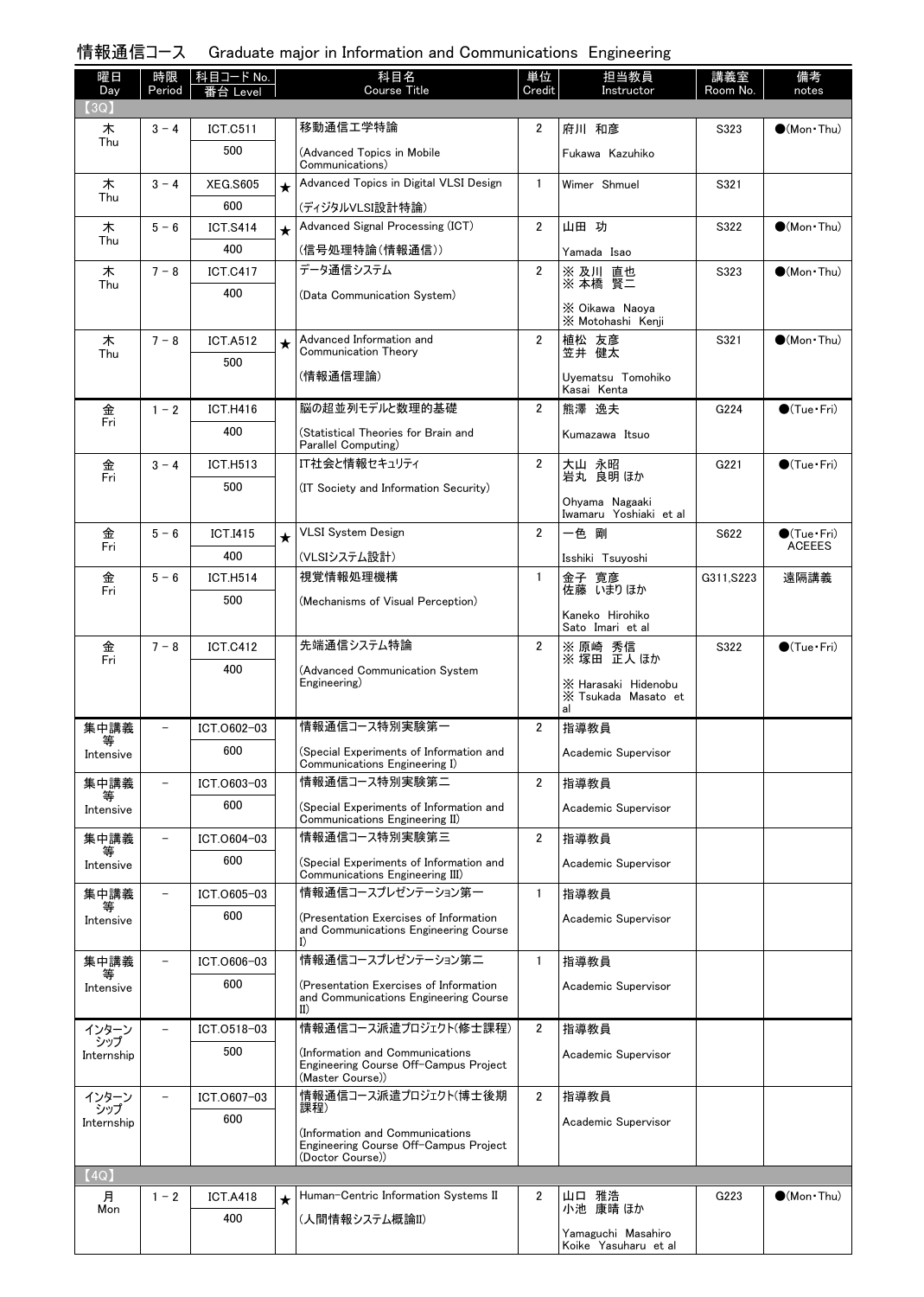# 情報通信コース Graduate major in Information and Communications Engineering

| 曜日<br>Day         | 時限<br>Period      | 科目コード No.<br>番台 Level |          | 科目名<br><b>Course Title</b>                                                                   | 単位<br>Credit   | 担当教員<br>Instructor   | 講義室<br>Room No.    | 備考<br>notes                          |
|-------------------|-------------------|-----------------------|----------|----------------------------------------------------------------------------------------------|----------------|----------------------|--------------------|--------------------------------------|
| (4Q)              |                   |                       |          |                                                                                              |                |                      |                    |                                      |
| 月                 | $3 - 4$           | <b>ICT.H420</b>       |          | 大規模計算システム                                                                                    | 1              | 杉野 暢彦                | G224               |                                      |
| Mon               |                   | 400                   |          | (Large Scale Computing Systems)                                                              |                | Sugino Nobuhiko      |                    |                                      |
| 月                 | $7 - 8$           | <b>ICT.H517</b>       | ★        | Advanced Measurement of Sensory                                                              | $\overline{2}$ | 中本 高道                | G223               | $\bigcirc$ (Mon Thu)                 |
| Mon               |                   | 500                   |          | Information                                                                                  |                | Nakamoto Takamichi   |                    |                                      |
|                   |                   |                       |          | (感性情報センシング特論)                                                                                |                |                      |                    |                                      |
| 月<br>Mon          | $9 - 10$          | <b>XEG.G401</b>       | $\star$  | Scientific Writing and Presentation Skills                                                   | $\overline{2}$ | Berrar Daniel        | W621               | $\bullet$ (Mon•Thu)<br><b>ACEEES</b> |
|                   |                   | 400                   |          | (学術ライティングとプレゼンテーション)<br>VLSIレイアウト設計                                                          | $\overline{2}$ | 髙橋 篤司                |                    |                                      |
| 火<br>Tue          | $3 - 4$           | <b>ICT.I419</b>       |          |                                                                                              |                |                      | S323               | $\bigcirc$ (Tue · Fri)               |
|                   |                   | 400                   |          | (VLSI Layout Design)<br>計算論的脳科学                                                              |                | Takahashi Atsushi    |                    |                                      |
| 水<br>Wed          | $1 - 2$           | <b>ICT.H422</b>       |          |                                                                                              | $\mathbf{1}$   | 小池 康晴                | G224               | <b>ACEEES</b>                        |
|                   |                   | 400                   |          | (Computational Brain)                                                                        |                | Koike Yasuharu       |                    |                                      |
| 木<br>Thu          | $1 - 2$           | <b>ICT.A418</b>       | $\star$  | Human-Centric Information Systems II                                                         | $\overline{2}$ | 山口 雅浩<br>小池 康晴 ほか    | G223               | $\bullet$ (Mon•Thu)                  |
|                   |                   | 400                   |          | (人間情報システム概論II)                                                                               |                | Yamaguchi Masahiro   |                    |                                      |
|                   |                   |                       |          |                                                                                              |                | Koike Yasuharu et al |                    |                                      |
| 木<br>Thu          | $3 - 4$           | <b>ICT.H421</b>       | $^\star$ | <b>Medical Imaging Systems</b>                                                               | $\mathbf{1}$   | 中村 健太郎<br>田原 麻梨江 ほか  | <del>G111</del>    | <b>ACEEES</b>                        |
|                   |                   | 400                   |          | (医用画像診断装置)                                                                                   |                | Nakamura Kentaro     | $\rightarrow$ J233 |                                      |
|                   |                   |                       |          |                                                                                              |                | Tabaru Marie et al   |                    |                                      |
| 木<br>Thu          | $7 - 8$           | <b>ICT.H517</b>       | $\star$  | Advanced Measurement of Sensory<br>Information                                               | $\overline{2}$ | 中本 高道                | G223               | $\bullet$ (Mon Thu)                  |
|                   |                   | 500                   |          | (感性情報センシング特論)                                                                                |                | Nakamoto Takamichi   |                    |                                      |
| 木                 | $9 - 10$          | <b>XEG.G401</b>       | $\star$  | Scientific Writing and Presentation Skills                                                   | $\overline{2}$ | Berrar Daniel        | W621               | $(Mon\cdot Thu)$                     |
| Thu               |                   | 400                   |          | (学術ライティングとプレゼンテーション)                                                                         |                |                      |                    | <b>ACEEES</b>                        |
| 金                 | $3 - 4$           | <b>ICT.I419</b>       |          | VLSIレイアウト設計                                                                                  | $\overline{2}$ | 髙橋 篤司                | S323               | $\bullet$ (Tue•Fri)                  |
| Fri               |                   | 400                   |          | (VLSI Layout Design)                                                                         |                | Takahashi Atsushi    |                    |                                      |
| 集中講義              | $\qquad \qquad -$ | ICT.0602-04           |          | 情報通信コース特別実験第一                                                                                | $\overline{2}$ | 指導教員                 |                    |                                      |
| 等                 |                   | 600                   |          | (Special Experiments of Information and                                                      |                | Academic Supervisor  |                    |                                      |
| Intensive         |                   |                       |          | Communications Engineering I)                                                                |                |                      |                    |                                      |
| 集中講義<br>等         | $\qquad \qquad -$ | ICT.0603-04           |          | 情報通信コース特別実験第二                                                                                | $\overline{2}$ | 指導教員                 |                    |                                      |
| Intensive         |                   | 600                   |          | (Special Experiments of Information and<br>Communications Engineering II)                    |                | Academic Supervisor  |                    |                                      |
| 集中講義<br>等         |                   | ICT.0604-04           |          | 情報通信コース特別実験第三                                                                                | $\overline{2}$ | 指導教員                 |                    |                                      |
| Intensive         |                   | 600                   |          | (Special Experiments of Information and<br>Communications Engineering III)                   |                | Academic Supervisor  |                    |                                      |
| 集中講義              |                   | ICT.0605-04           |          | 情報通信コースプレゼンテーション第一                                                                           | $\mathbf{1}$   | 指導教員                 |                    |                                      |
| 等<br>Intensive    |                   | 600                   |          | (Presentation Exercises of Information<br>and Communications Engineering Course<br>I)        |                | Academic Supervisor  |                    |                                      |
| 集中講義              |                   | ICT.0606-04           |          | 情報通信コースプレゼンテーション第二                                                                           | $\mathbf{1}$   | 指導教員                 |                    |                                      |
| Intensive         |                   | 600                   |          | (Presentation Exercises of Information                                                       |                | Academic Supervisor  |                    |                                      |
|                   |                   |                       |          | and Communications Engineering Course<br>II)                                                 |                |                      |                    |                                      |
| インターン             |                   | ICT.0518-04           |          | 情報通信コース派遣プロジェクト(修士課程)                                                                        | $\overline{2}$ | 指導教員                 |                    |                                      |
| シップ<br>Internship |                   | 500                   |          | (Information and Communications<br>Engineering Course Off-Campus Project                     |                | Academic Supervisor  |                    |                                      |
| インターン             |                   | ICT.0607-04           |          | (Master Course))<br>情報通信コース派遣プロジェクト(博士後期                                                     | $\overline{2}$ | 指導教員                 |                    |                                      |
| シップ               |                   | 600                   |          | 課程)                                                                                          |                |                      |                    |                                      |
| Internship        |                   |                       |          | (Information and Communications<br>Engineering Course Off-Campus Project<br>(Doctor Course)) |                | Academic Supervisor  |                    |                                      |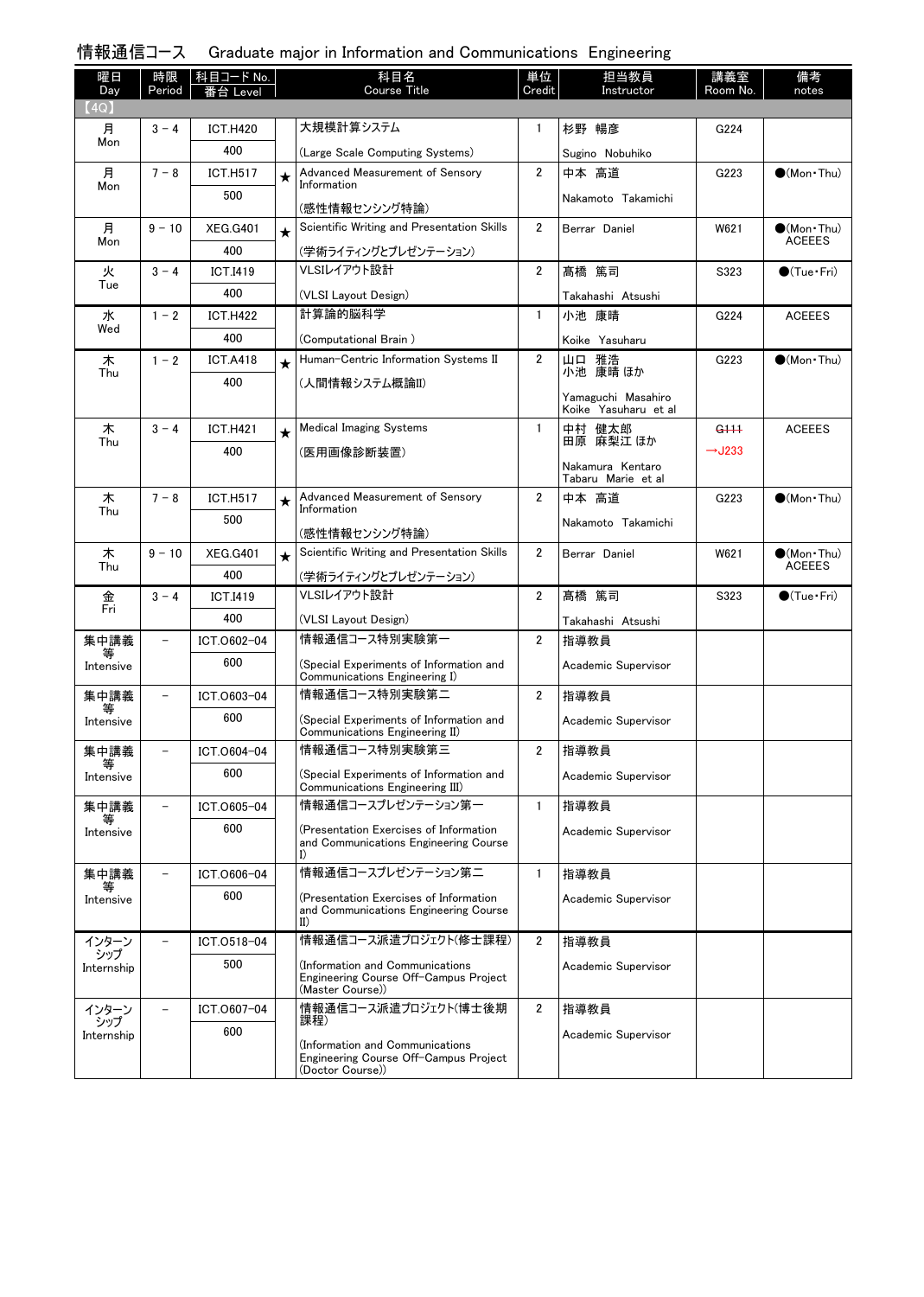# 経営工学コース Graduate major in Industrial Engineering and Economics

| 曜日<br>Day      | 時限<br>Period             | <b>科目コード No.</b><br>番台 Level |         | 科目名<br>Course Title                                                       | 単位<br>Credit   | 担当教員<br>Instructor                    | 講義室<br>Room No.  | 備考<br>notes                          |
|----------------|--------------------------|------------------------------|---------|---------------------------------------------------------------------------|----------------|---------------------------------------|------------------|--------------------------------------|
| $(3 \sim 4Q)$  |                          |                              |         |                                                                           |                |                                       |                  |                                      |
| 水              | $1 - 2$                  | <b>IEE.B531</b>              |         | 環境経済·政策論                                                                  | $\overline{2}$ | 増井 利彦                                 | W931             | $O(3 \sim 4Q)$<br><b>ACEEES</b>      |
| Wed            |                          | 500                          |         | (Frontier of Environmental Economics and<br>Policy Studies)               |                | Masui Toshihiko                       |                  |                                      |
| 集中講義           |                          | <b>IEE.E402</b>              |         | 経営工学·経済学輪講F                                                               | $\mathbf{1}$   | 各教員                                   | 西9号館<br>311,508号 | $O(3 \sim 4Q)$                       |
| Intensive      |                          | 400                          |         | (Reading in Industrial Engineering and<br>Economics F)                    |                | Academic Supervisor                   | 室                |                                      |
| 集中講義<br>等      |                          | <b>IEE.E502</b>              |         | 経営工学・経済学アカデミックプレゼンテー<br>ションF                                              | $\mathbf{1}$   | 各教員                                   |                  | $O(3 \sim 4Q)$                       |
| Intensive      |                          | 500                          |         | (Academic Presentation in Industrial                                      |                | Academic Supervisor                   |                  |                                      |
|                |                          |                              |         | Engineering and Economics F)                                              |                |                                       |                  |                                      |
| 集中講義           |                          | IEE.E503-02                  |         | 海外国際プレゼンテーション                                                             | $\mathbf{1}$   | 指導教員                                  |                  | O(3~4Q)<br>コース標準学                    |
| Intensive      |                          | 500                          |         | (International Workshop Presentation<br>(Abroad))                         |                | Academic Supervisor                   |                  | 修課程外                                 |
| 集中講義           | $\overline{\phantom{0}}$ | IEE.E504-02                  |         | 国内国際プレゼンテーション                                                             | $\mathbf{1}$   | 指導教員                                  |                  | $O(3 \sim 4Q)$<br>コース標準学             |
| Intensive      |                          | 500                          |         | (International Workshop Presentation<br>(Domestic))                       |                | Academic Supervisor                   |                  | 修課程外                                 |
| 集中講義           | $\overline{\phantom{0}}$ | IEE.E505-02                  |         | 先端企業実習                                                                    | $\mathbf{1}$   | 指導教員                                  |                  | $O(3 \sim 4Q)$                       |
| Intensive      |                          | 500                          |         | (Practical Training at Advanced<br>Companies)                             |                | Academic Supervisor                   |                  |                                      |
| 集中講義<br>等      | $\overline{\phantom{0}}$ | <b>IEE.E602</b>              |         | 経営工学教育実践特論F                                                               | $\overline{2}$ | 指導教員                                  |                  | $O(3 \sim 4Q)$                       |
| Intensive      |                          | 600                          |         | (Advanced Course for Educational<br>Practice in Industrial Engineering F) |                | Academic Supervisor                   |                  |                                      |
| 集中講義<br>等      | $\overline{\phantom{0}}$ | <b>IEE.E603</b>              |         | 経営エ学テクニカルリーディング                                                           | $\overline{2}$ | 指導教員                                  |                  | $O(3 \sim 4Q)$                       |
| Intensive      |                          | 600                          |         | (Technical Reading in Industrial<br>Engineering)                          |                | Academic Supervisor                   |                  |                                      |
| 集中講義<br>等      | $\overline{\phantom{0}}$ | <b>IEE.E605</b>              |         | 経営工学企業実習F                                                                 | $\overline{2}$ | 指導教員                                  |                  | $O(3 \sim 4Q)$                       |
| Intensive      |                          | 600                          |         | (Practical Training at Companies<br>(Industrial Engineering) F)           |                | Academic Supervisor                   |                  |                                      |
| 集中講義<br>等      |                          | <b>IEE.E607</b>              |         | 経営エ学派遣プロジェクトF                                                             | $\overline{2}$ | 指導教員                                  |                  | $O(3 \sim 4Q)$                       |
| Intensive      |                          | 600                          |         | (Industrial Engineering Off-Campus<br>Project F)                          |                | Academic Supervisor                   |                  |                                      |
| 集中講義<br>等      |                          | <b>IEE.E609</b>              |         | 経営エ学プレゼンテーションF                                                            | $\mathbf{2}$   | 指導教員                                  |                  | $O(3 \sim 4Q)$                       |
| Intensive      |                          | 600                          |         | (Presentation in Industrial Engineering F)                                |                | Academic Supervisor                   |                  |                                      |
| 講究等<br>Seminar | $\overline{\phantom{0}}$ | <b>IEE.Z492</b>              |         | 経営工学・経済学講究F1                                                              | $\overline{2}$ | 指導教員                                  |                  | $O(3 \sim 4Q)$                       |
|                |                          | 400                          |         | (Seminar in Industrial Engineering and<br>Economics F1)                   |                | Academic Supervisor                   |                  |                                      |
| 講究等<br>Seminar |                          | <b>IEE.Z592</b>              |         | 経営工学·経済学講究F2                                                              | $\overline{2}$ | 指導教員                                  |                  | $O(3 \sim 4Q)$                       |
|                |                          | 500                          |         | (Seminar in Industrial Engineering and<br>Economics F2)                   |                | Academic Supervisor                   |                  |                                      |
| 講究等<br>Seminar |                          | <b>IEE.Z692</b>              |         | 経営工学·経済学講究F3                                                              | $\overline{2}$ | 指導教員                                  |                  | $O(3 \sim 4Q)$                       |
|                |                          | 600                          |         | (Seminar in Industrial Engineering and<br>Economics F3)                   |                | Academic Supervisor                   |                  |                                      |
| 講究等<br>Seminar |                          | <b>IEE.Z694</b>              |         | 経営工学·経済学講究F4                                                              | $\overline{2}$ | 指導教員                                  |                  | $O(3 \sim 4Q)$                       |
|                |                          | 600                          |         | (Seminar in Industrial Engineering and<br>Economics F4)                   |                | Academic Supervisor                   |                  |                                      |
| 講究等<br>Seminar |                          | <b>IEE.Z696</b>              |         | 経営工学·経済学講究F5                                                              | $\overline{2}$ | 指導教員                                  |                  | $O(3 \sim 4Q)$                       |
|                |                          | 600                          |         | (Seminar in Industrial Engineering and<br>Economics F5)                   |                | Academic Supervisor                   |                  |                                      |
| (3Q)           |                          |                              |         |                                                                           |                |                                       |                  |                                      |
| 月<br>Mon       | $3 - 4$                  | <b>IEE.A431</b>              |         | システム理論とOR                                                                 | 2              | 飯島 淳一<br>水野 眞治ほか                      | W931             | $(Mon\cdot Thu)$<br><b>ACEEES</b>    |
|                |                          | 400                          |         | (Systems Theory and Operations<br>Research)                               |                | Iijima Junichi<br>Mizuno Shinji et al |                  |                                      |
| 月              | $5 - 6$                  | <b>IEE.B432</b>              |         | マクロ経済学特講                                                                  | $\overline{2}$ | 堀 健夫                                  | 西9号館<br>626号室    | $\bullet$ (Mon Thu)                  |
| Mon            |                          | 400                          |         | (Advanced Topics in Macroeconomics)                                       |                | Hori Takeo                            |                  | <b>ACEEES</b>                        |
| 月              | $7 - 8$                  | <b>IEE.D434</b>              | $\star$ | Corporate Finance and Governance                                          | $\overline{2}$ | 井上 光太郎                                | 西9号館<br>414号室    | $\bullet$ (Mon Thu)                  |
| Mon            |                          | 400                          |         | (ファイナンスと企業統治)                                                             |                | Inoue Kotaro                          |                  | <b>ACEEES</b>                        |
| 火              | $3 - 4$                  | <b>IEE.B433</b>              |         | 数理経済学特講                                                                   | $\overline{2}$ | 塩浦 昭義                                 | 西9号館<br>508号室    | $\bullet$ (Tue•Fri)<br><b>ACEEES</b> |
| Tue            |                          | 400                          |         | (Advanced Topics in Mathematical<br>Economics)                            |                | Shioura Akiyoshi                      |                  |                                      |